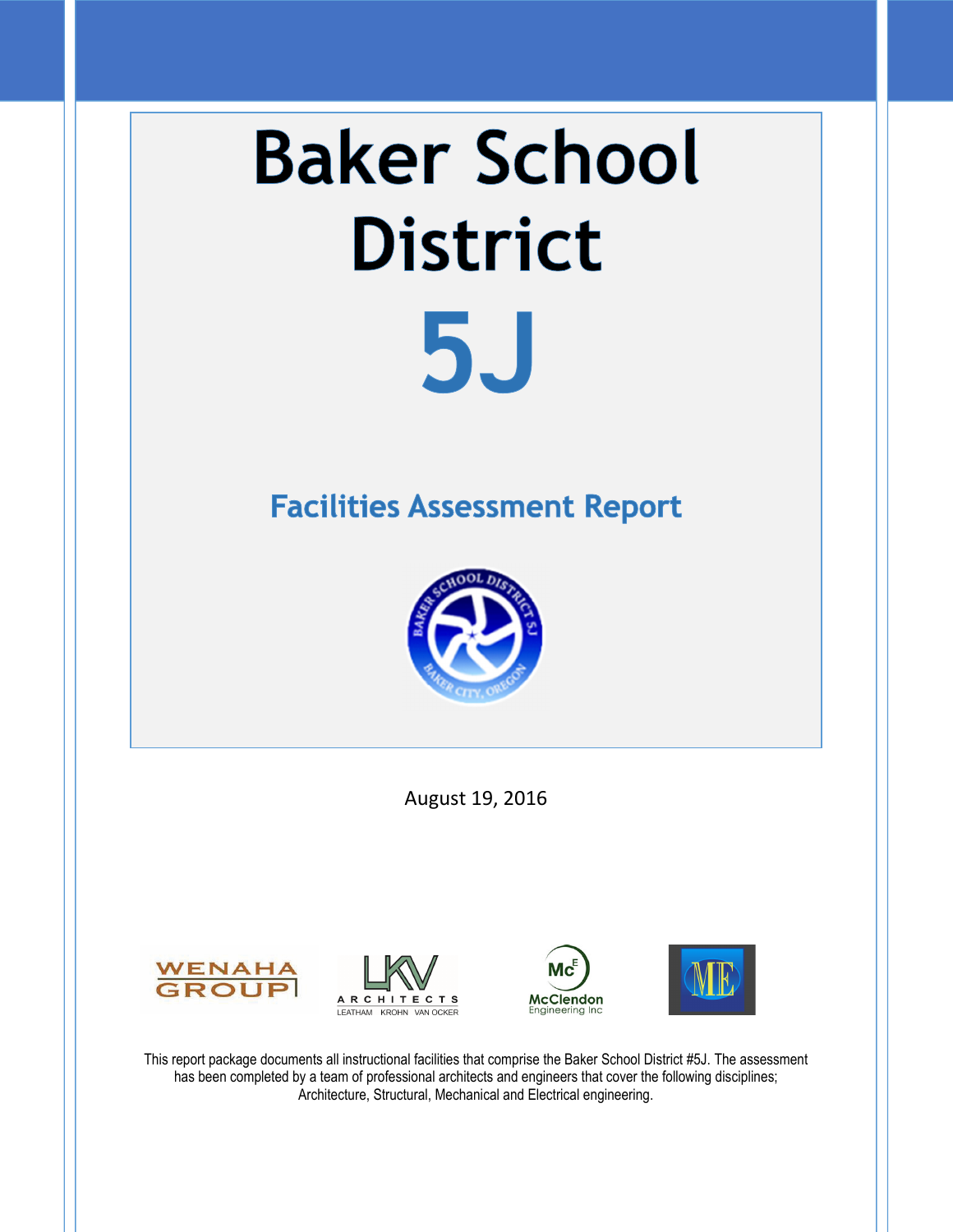# TABLE OF CONTENTS

# INTRODUCTION

Cover Letter Mission for the Baker School District Facilities Master Planning Committee

#### EXECUTIVE SUMMARY

Overview Baker School District 5J Background Current Educational Design Methodologies Explanation of Inventory Process

# FACILITIES ASSESSMENT

Inventory and Area Analysis of Existing Facilities Explanation of Inventory Process District Map

#### **BAKER HIGH SCHOOL**

Building Condition Summary Report Building Condition Index Summary Illustrations Structural Report Mechanical / Electrical / Plumbing Report Floor plans / Site plans

#### **BAKER MIDDLE SCHOOL**

Building Condition Summary Report Building Condition Index Summary Illustrations Structural Report Mechanical / Electrical / Plumbing Report Floor plans / Site plans

#### **SOUTH BAKER INTERMEDIATE SCHOOL**

Building Condition Summary Report Building Condition Index Summary Illustrations Structural Report Mechanical / Electrical / Plumbing Report Floor plans / Site plans

#### **BROOKLYN PRIMARY SCHOOL**

Building Condition Summary Report Building Condition Index Summary Illustrations Structural Report Mechanical / Electrical / Plumbing Report

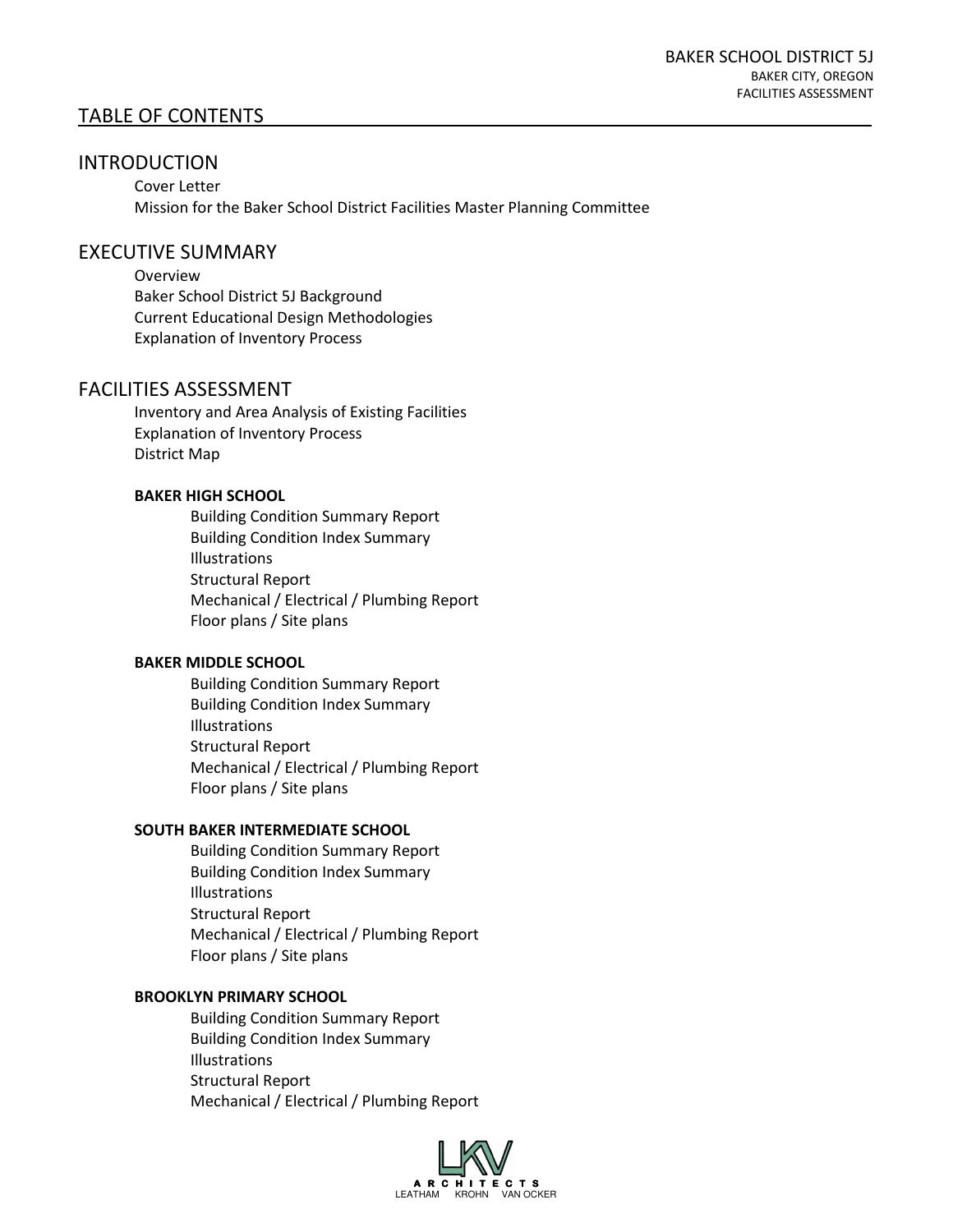# TABLE OF CONTENTS

Floor plans / Site plans

#### **HAINES ELEMENTARY SCHOOL**

Building Condition Summary Report Building Condition Index Summary Illustrations Structural Report Mechanical / Electrical / Plumbing Report Floor plans / Site plans

#### **KEATING ELEMENTARY SCHOOL**

Building Condition Summary Report Building Condition Index Summary Illustrations Structural Report Mechanical / Electrical / Plumbing Report Floor plans / Site plans

#### **EAGLE CAP WEB ACADEMY**

Building Condition Summary Report Building Condition Index Summary Illustrations Structural Report Mechanical / Electrical / Plumbing Report Floor plans / Site plans

# EDUCATIONAL ADEQUACY ASSESSMENT SUMMARY

#### CONSTRUCTION COST ESTIMATES

Level of Repair estimates Current Replacement Value

DISTRICT MASTER PLAN GOALS

ATTACHMENTS

Sample Building Condition Evaluation Form

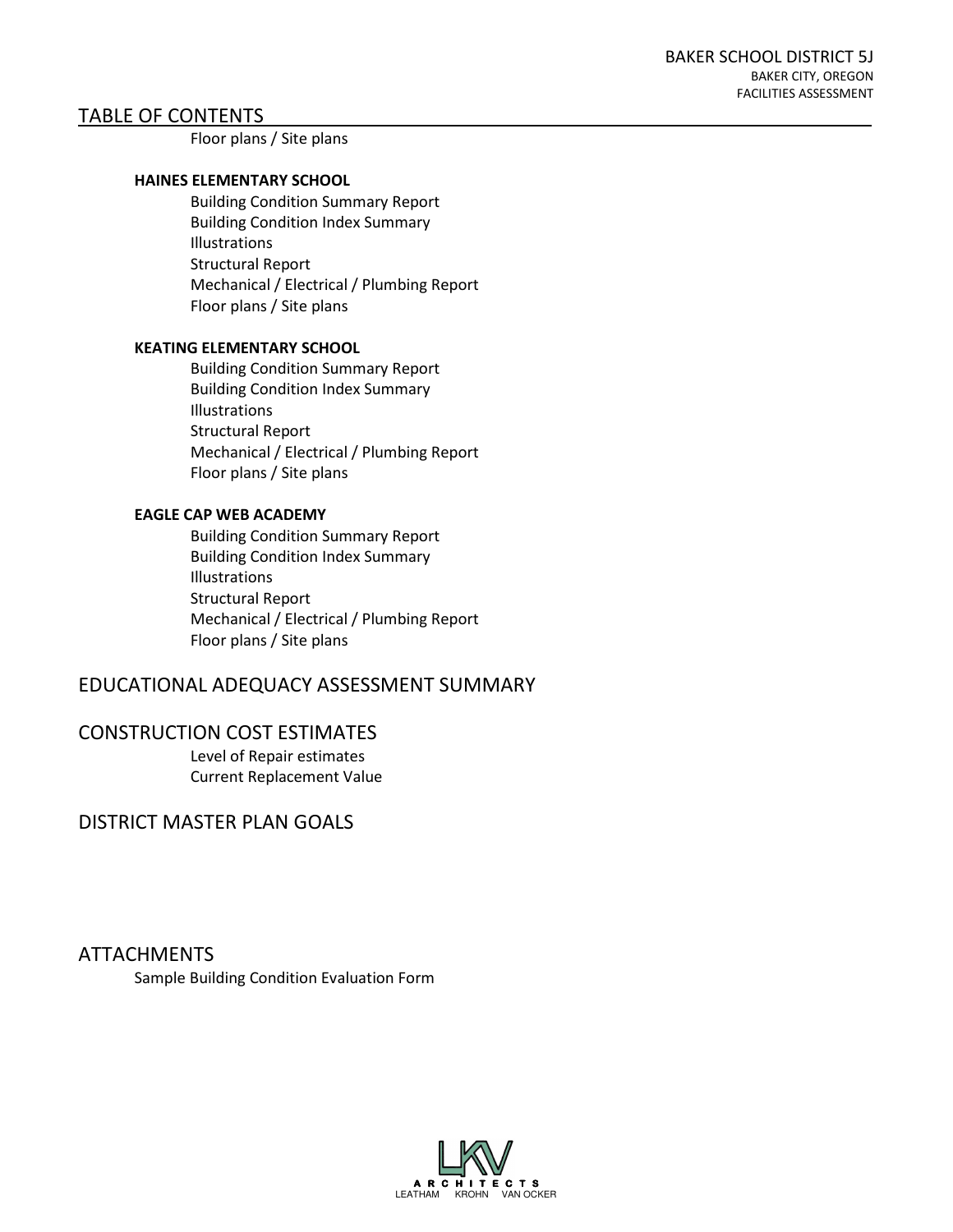# EXECUTIVE SUMMARY

# OVERVIEW

The purpose of completing a facilities assessment report is to develop a comprehensive overview of the existing physical conditions of the building and to analyze the functional educational performance of the existing instructional and support spaces as they correspond to the District's current curriculum goals and  $21^{st}$  century delivery of education.

The physical condition assessment involves a team of design and engineering specialist to conduct an inspection of the existing facilities to measure the condition of the building and infrastructure. This process begins with a visual inspection of the infrastructure and building systems, gather existing building documents, and record observations of maintenance personnel and building occupants. A comprehensive physical condition assessment provides an inspection of the architectural, civil, structural, mechanical, electrical, and life safety components of the building.

The Assessment team utilized a "Building Condition Evaluation Form" that is based upon a universal classification of building systems – UNIFORMAT II. This classification system is commonly utilized to outline and group building elements.

| <b>FACILITY</b>                                 | <b>LOCATION</b>                              |
|-------------------------------------------------|----------------------------------------------|
| Baker High School / Grades 9-12                 | 2500 E. Street, Baker City, OR 97814         |
| Baker Middle School / Grades 7-8                | 2320 Washington Ave. Baker City, OR 97814    |
| South Baker Intermediate / Grades 4-6           | 1285 Third Street, Baker City, OR 97814      |
| Brooklyn Primary School / Grades K-3            | 1350 Washington Street, Baker City, OR 97814 |
| Haines Elementary / Grades K-6                  | 400 School Street, Haines, OR 97833          |
| Keating Elementary / Grades K-6                 | Miles Bridge Road, Keating, OR 97814         |
| Eagle Cap Web Academy / (old) North Baker Elem. | 2725 Seventh Street, Baker City, OR 97814    |

Baker School District facilities included in the assessment report are as follows:

# BAKER SCHOOL DISTRICT 5J BACKGROUND

Baker school district is made up of four elementary schools, one middle school, one high school, and one innovative high school. These schools serve a population of approximately 1700 students. In addition to these schools, Baker School District 5J sponsors two charter schools: Baker Web Academy and Baker Early College. These two schools offer online education combined with teacher relationships.

Baker Middle School, Brooklyn Primary and South Baker Intermediate are located in Baker City proper while two of the district's smaller elementary schools, Keating Elementary and Haines Elementary are located outside of Baker City itself in Baker County.

Baker is a city with a population of just under 10,000 and is located about 300 miles east of Portland, Oregon and about 120 miles northwest of Boise, Idaho along the historic Oregon Trail. The city was established in 1874, sits at an elevation of 3,471 feet and has an average annual precipitation of 10.63 inches. Historic Baker City is located in Baker County; the Baker School District is the largest of three rural school districts in the County.

Student enrollment has slightly fluctuated over the last ten years from 1,877 total students in 2008 -2009 year to 1,678 students for the 2015-2016 school year.

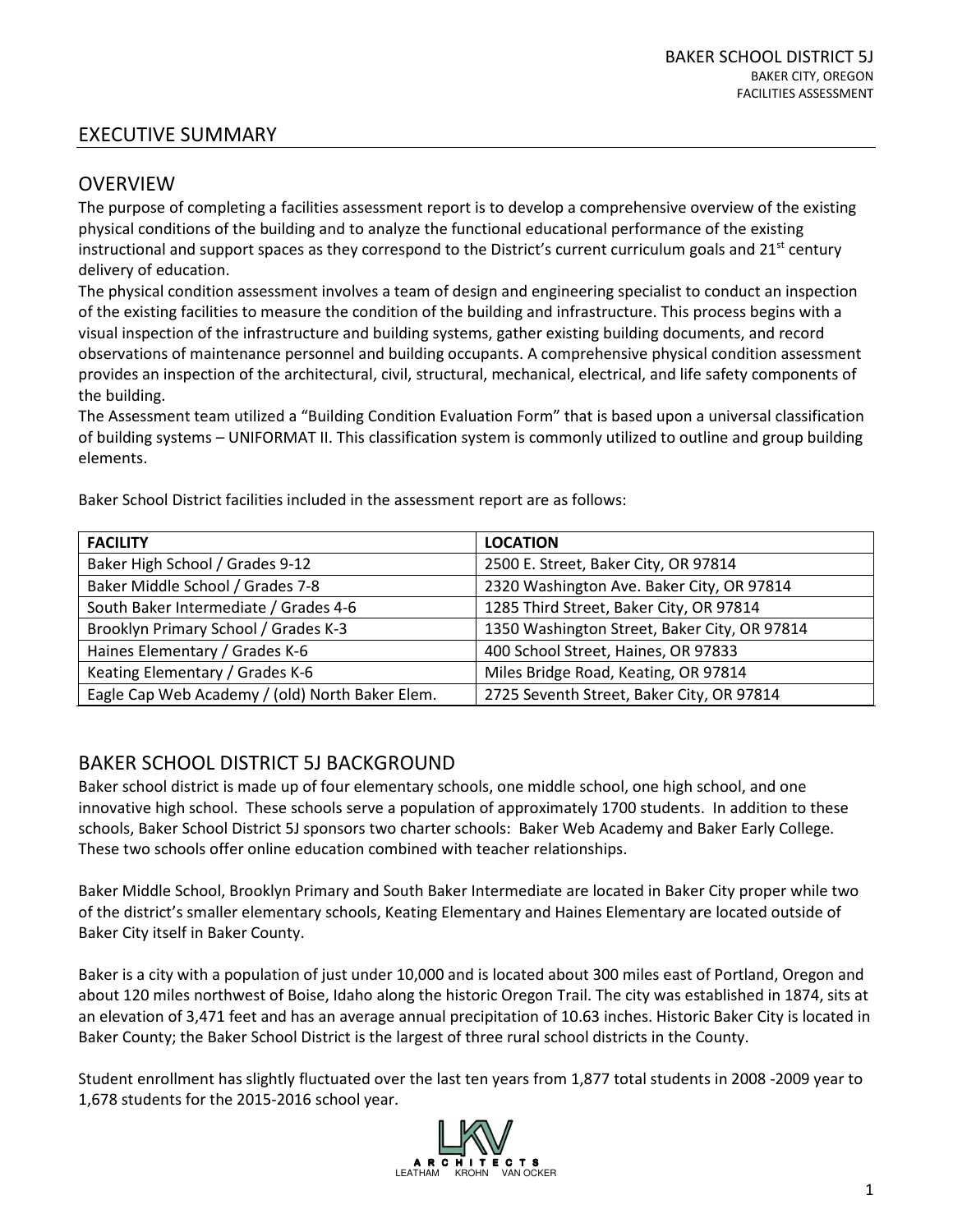# EXECUTIVE SUMMARY

The enrollment of students across the District has remained fairly even, however, the number of students per grade level has adjusted unevenly creating larger student enrollments at grades K-6 school level compared to the middle and high school enrollments.

| <b>FACILITY</b>            | <b>GRADE LEVELS</b> | <b>ADM FY 08-09</b> | <b>ADM FY15-16</b> |
|----------------------------|---------------------|---------------------|--------------------|
| <b>Baker High School</b>   | $9 - 12$            | 639                 | 468                |
| <b>Baker Middle School</b> | $7 - 8$             | 303                 | 241                |
| South Baker Intermediate   | $4-6$               | 264                 | 307                |
| <b>Brooklyn Primary</b>    | $K-3$               | 293                 | 483                |
| <b>Haines Elementary</b>   | K-6                 | 84                  | 119                |
| <b>Keating Elementary</b>  | K-6                 | 25                  | 21                 |
| Eagle Cap / Elkhorn        |                     | 269                 | 53                 |
| <b>TOTALS</b>              |                     | 1,877               | 1,678              |

#### Average Daily Membership (ADM) per Facility:

The Baker School District 5J has not placed a Facilities Bond Measure before the voters in Baker County for 50 plus years. The original construction of the existing facilities date back to 1911 for Haines Elementary and span to 1991 with the major addition and renovation at Baker High School that occurred after a major fire in 1989. With limited maintenance funding the existing facilities continue to rapidity age with a list of deferred maintenance projects.

# PROCESS FOR EVALUATION OF EXISTING FACILITIES

The Facilities Assessment Report includes a physical condition assessment and an educational adequacy assessment of each facility.

The **physical condition assessment** involves a team of design and engineering specialist to conduct an inspection of the existing facilities to measure the condition of the building and infrastructure. This process begins with a visual inspection of the infrastructure and building systems, gather existing building documents, and record observations of maintenance personnel and building occupants. A comprehensive physical condition assessment provides an inspection of the architectural, civil, structural, mechanical, electrical, and life safety components of the building. The Assessment team utilized a "Building Condition Evaluation Form" that is based upon a universal classification of building systems – UNIFORMAT II. This classification system is commonly utilized to outline and group building elements.

The Assessment Team has completed a detailed inventory of all building components and has identified deficiencies as they relate to the specific building system and / or component per the required operating design standard, code requirement, or material intent.

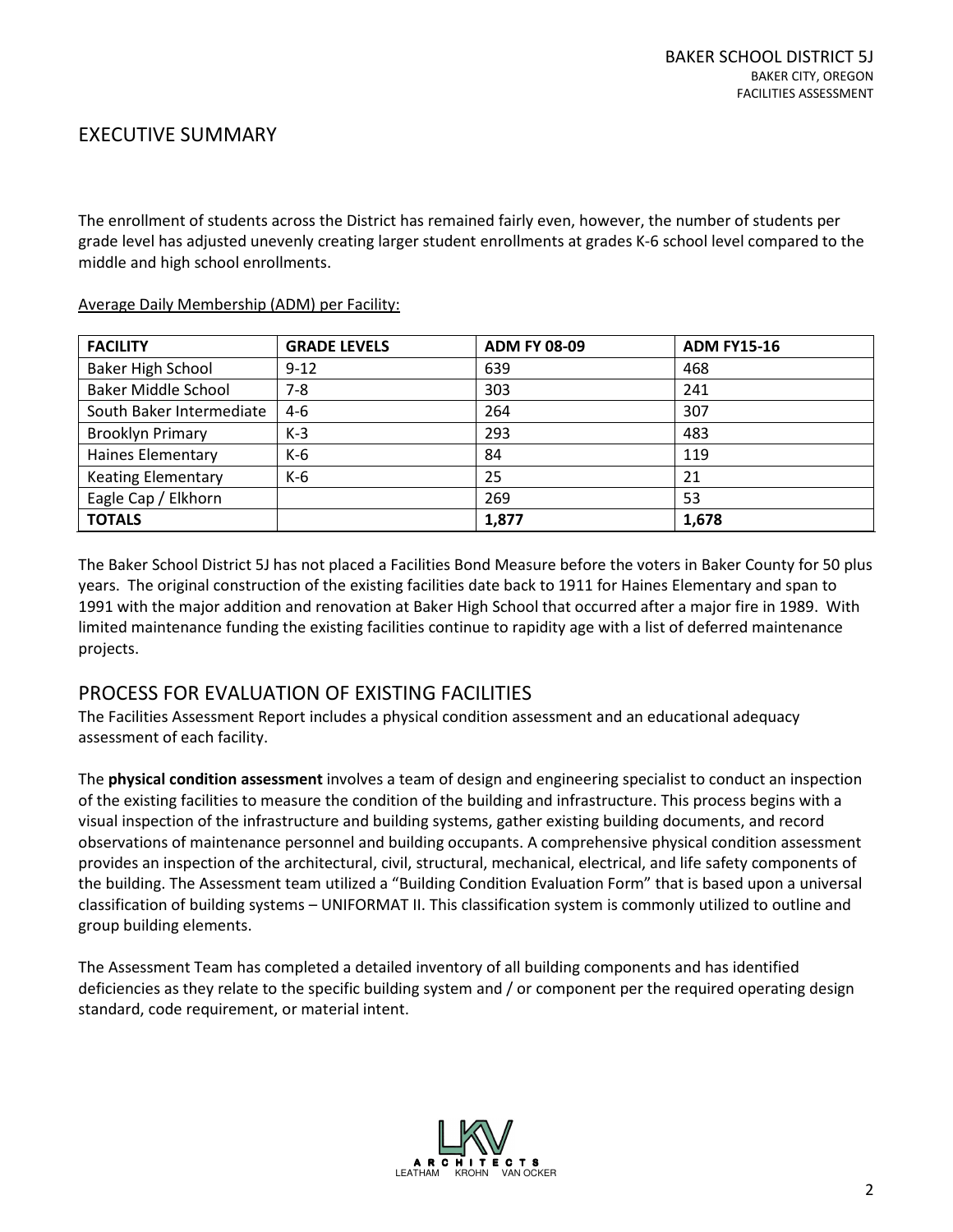# EXECUTIVE SUMMARY

# CURRENT EDUCATIONAL DESIGN METHODOLOGIES

This Facilities Assessment Report will also include a summary of current educational design methodologies that are commonly utilized in the planning and design of new facilities that address  $21^{st}$  century educational curriculum approaches and ever changing technology advances

The **educational adequacy assessment** of each facility reviews the current curriculum offerings and grade level enrollments compared to the actual square footage of teaching spaces, educational support space, technology, safety & security, spatial relationship, accessibility, and overall quality of the facility to deliver the educational program.

Comparisons will be made between the existing educational facility design and current accepted educational design methodologies for new educational facility design for the 21<sup>st</sup> Century.

# CONSTRUCTION COST ESTIMATES

Costing: (To be completed by Wenaha Group and / or Kirby Nagelhout Construction)

- 1. Provide level of repair on a percentage of the total square feet of construction.
- 2. Minor Repair is under 40% of systems or square feet affected.
- 3. Major repair is 40% to under 75% of systems or square feet affected.
- 4. Complete replacement is 75% or higher of systems or square feet affected.
- 5. Provide a total replacement cost per facility.
- 6. The Facilities Condition Index (FCI) of the building as calculated by dividing the total estimated construction costs to completely repair the building by the current replacement value of the building.

# DISTRICT MASTER PLAN GOALS

*To be completed after presentations with the District Master Planning Committee.* 

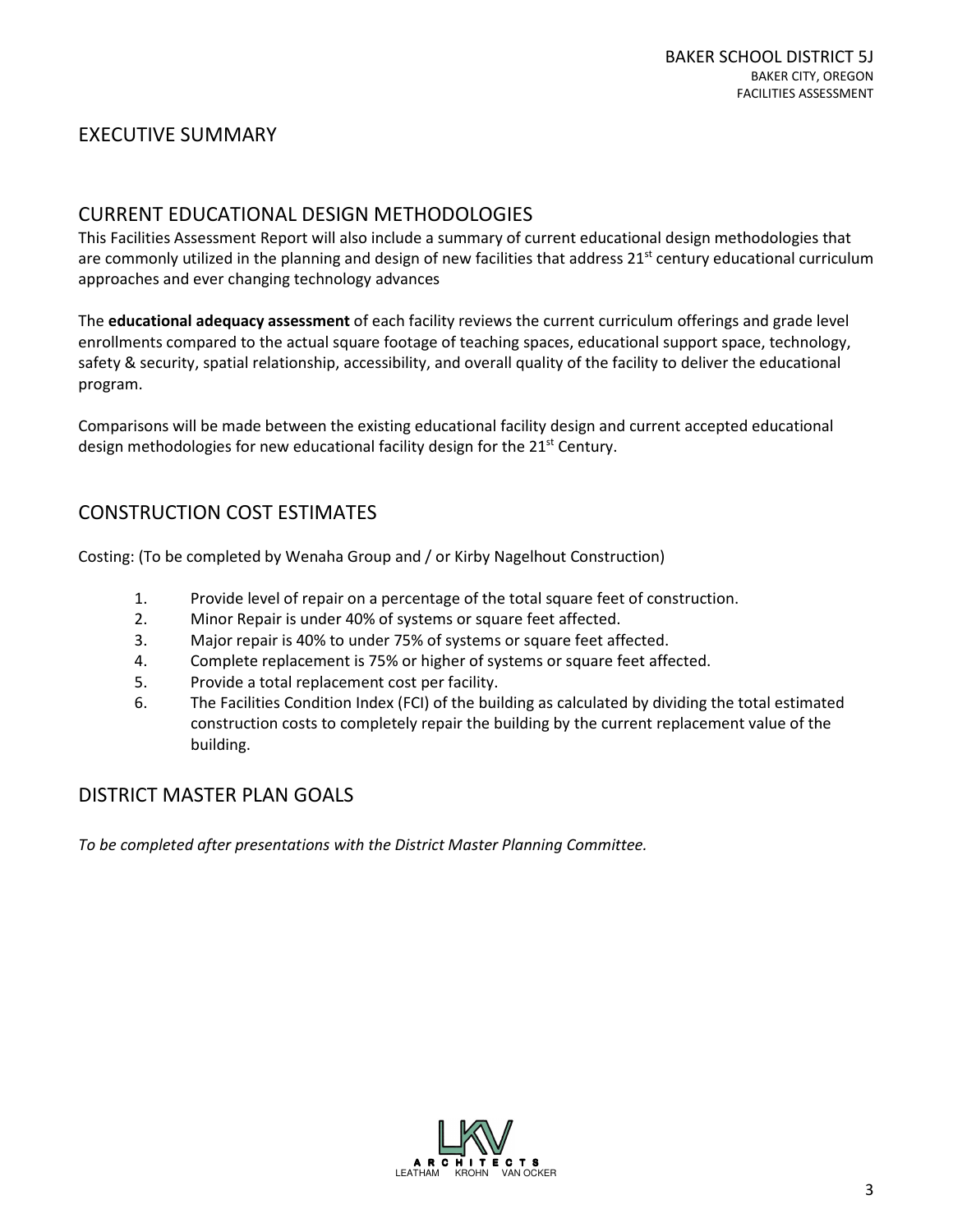# CURRENT EDUCATIONAL DESIGN METHODOLOGIES

Designing educational facilities for the  $21<sup>st</sup>$  century learner and educator has changed greatly over the past decade. Creating space that integrates with the ever changing technology needs and allows for curriculum flexibility has become the cornerstone of current educational design methodologies. To analyze an existing facility that is over 50 years old with the current  $21<sup>st</sup>$  century design goals in mind is at times comparing apples to oranges. However, many public school districts find themselves in the position of utilizing existing facilities to accommodate current forward thinking educational philosophies by necessity due to economic constraints. Often times the solution to the continued utilization of an existing facility comes in the form of renovation, remodel, and additions that are thoughtfully designed to adapt an aged facility to current educational methodologies.

In order to address the current educational adequacy of an existing facility we must begin with an understanding of the average space needs by grade level for instructional and support spaces. The following table outlines the average gross square footage per student in each standard grade category. The average numbers have been referenced from the publication "*School Planning & Management – February 2015 issue".* The average numbers are from schools built in Region 12 of the US (Alaska, Idaho, Oregon, Washington)

|                    | <b>ELEMENTARY</b> | <b>MIDDLE</b>   | <b>HIGH</b>     |
|--------------------|-------------------|-----------------|-----------------|
| SQ. FT / STUDENT   | 115               | 161             | 176             |
| <b>STUDENTS</b>    | 650               | 900             | 900             |
| MEDIAN SCHOOL SIZE | 75,000 SQ. FT.    | 145,000 SQ. FT. | 158,500 SQ. FT. |

Gross Square Footage per Student for entire building:

It is important to note that the above numbers can be greatly influenced by the specific educational requirements of the individual school district. Support spaces such as auditoriums, student commons, auxiliary gymnasium, and special unique curriculums can adjust the square foot per student numbers substantially. Often times a square footage per student number is utilized for classroom spaces only to determine appropriate design parameters.

Gross Square Footage per Student / Classroom Space:

| <b>TYPE OF INSTRUCTIONAL SPACE</b> | <b>SQUARE FOOTAGE PER STUDENT</b> |
|------------------------------------|-----------------------------------|
| KINDERGARTEN                       | 45                                |
| ELEMENTARY                         | 30                                |
| MIDDLE - HIGH SCHOOL               | 35                                |
| SPECIAL EDUCATION                  | 80                                |
| SCIENCE / LAB                      | 40                                |

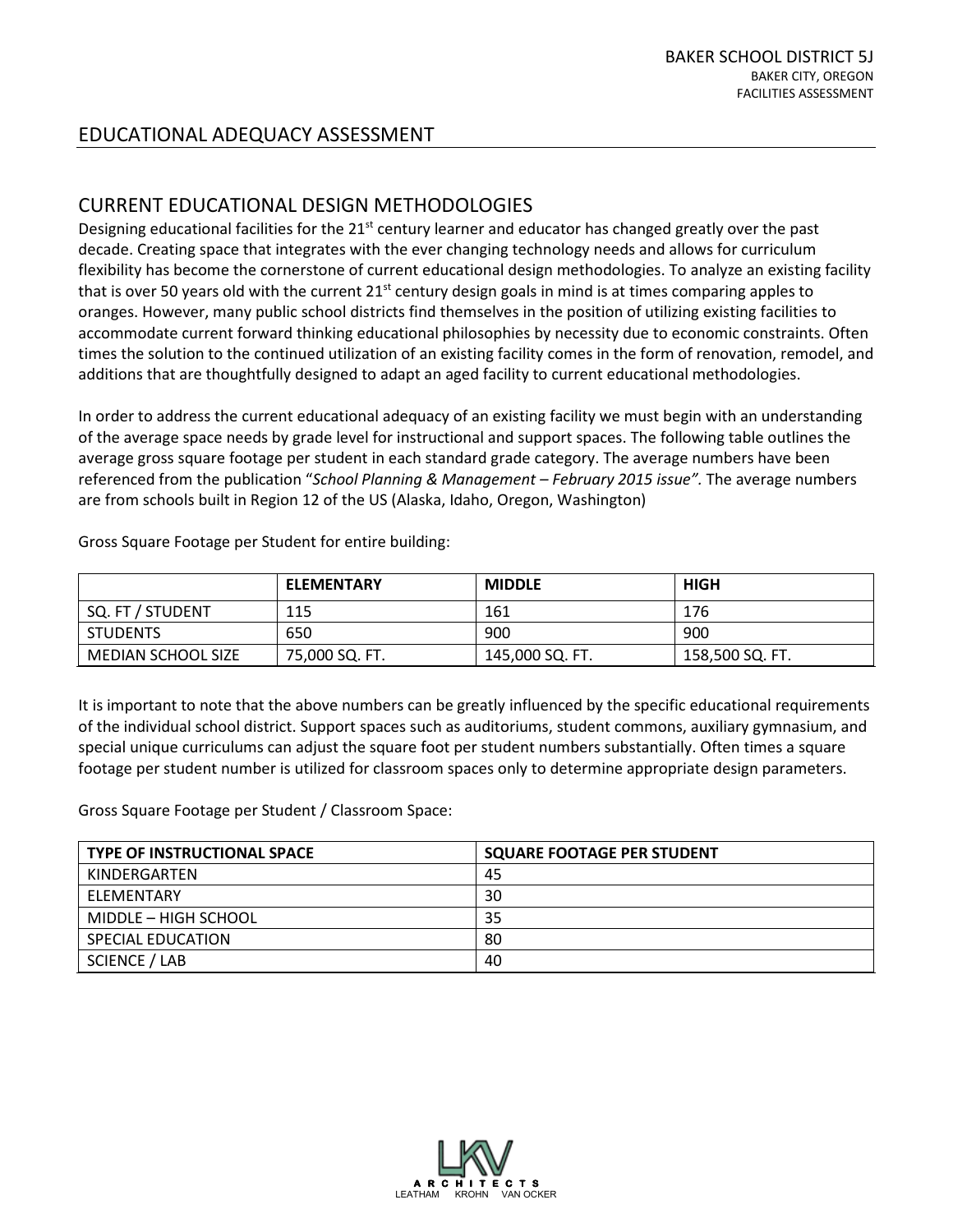# PROGRAMMING COMPONENTS OF EDUCATIONAL FACILITIES

The programming process for a new educational facility is a collaborative effort between all stakeholders of the facility. Professional architects and engineers meet with school administration, faculty, students, and even the general public to develop an educational program that identifies all of the necessary educational and support spaces that will create a design solution that supports the school district's educational goals. In general terms, there are a number of space components that would be present in any new facility regardless of the educational curriculum adopted by the school district administration.

| <b>ELEMENTARY SCHOOL COMPONENTS</b> | <b>Sub Categories</b>          |  |
|-------------------------------------|--------------------------------|--|
| General Classroom (900 sf)          |                                |  |
| Kindergarten Classroom (1000 sf)    |                                |  |
| <b>Specialized Classrooms</b>       |                                |  |
|                                     | Science, Art, Music            |  |
| <b>Special Education</b>            |                                |  |
|                                     | Office(s), Restroom, Storage   |  |
| <b>Physical Education Space</b>     |                                |  |
|                                     | Hardcourts                     |  |
|                                     | <b>Turf fields</b>             |  |
|                                     | Apparatus area                 |  |
| Media Center / Library              |                                |  |
| <b>Administration Area</b>          |                                |  |
|                                     | Office(s), Reception, Nurse    |  |
|                                     | Conference, Faculty Breakrm,   |  |
|                                     | Faculty Wkrm., Storage         |  |
| Multipurpose / Cafeteria Room       |                                |  |
|                                     | Food Service / Kitchen / Stor. |  |
|                                     | <b>Stage</b>                   |  |
| <b>Support Spaces</b>               |                                |  |
|                                     | Computer Lab                   |  |
|                                     | Small group areas              |  |
|                                     | Resource / Specialist          |  |
|                                     | Speech, Title 1, Psychologist  |  |
| Infrastructure                      |                                |  |
|                                     | Restrooms                      |  |
|                                     | Storage, Custodial Rooms       |  |
|                                     | Mechanical / Electrical / Data |  |
|                                     | Outdoor storage                |  |
|                                     | Off-street parking / Drop-off  |  |
|                                     |                                |  |
|                                     |                                |  |
|                                     |                                |  |

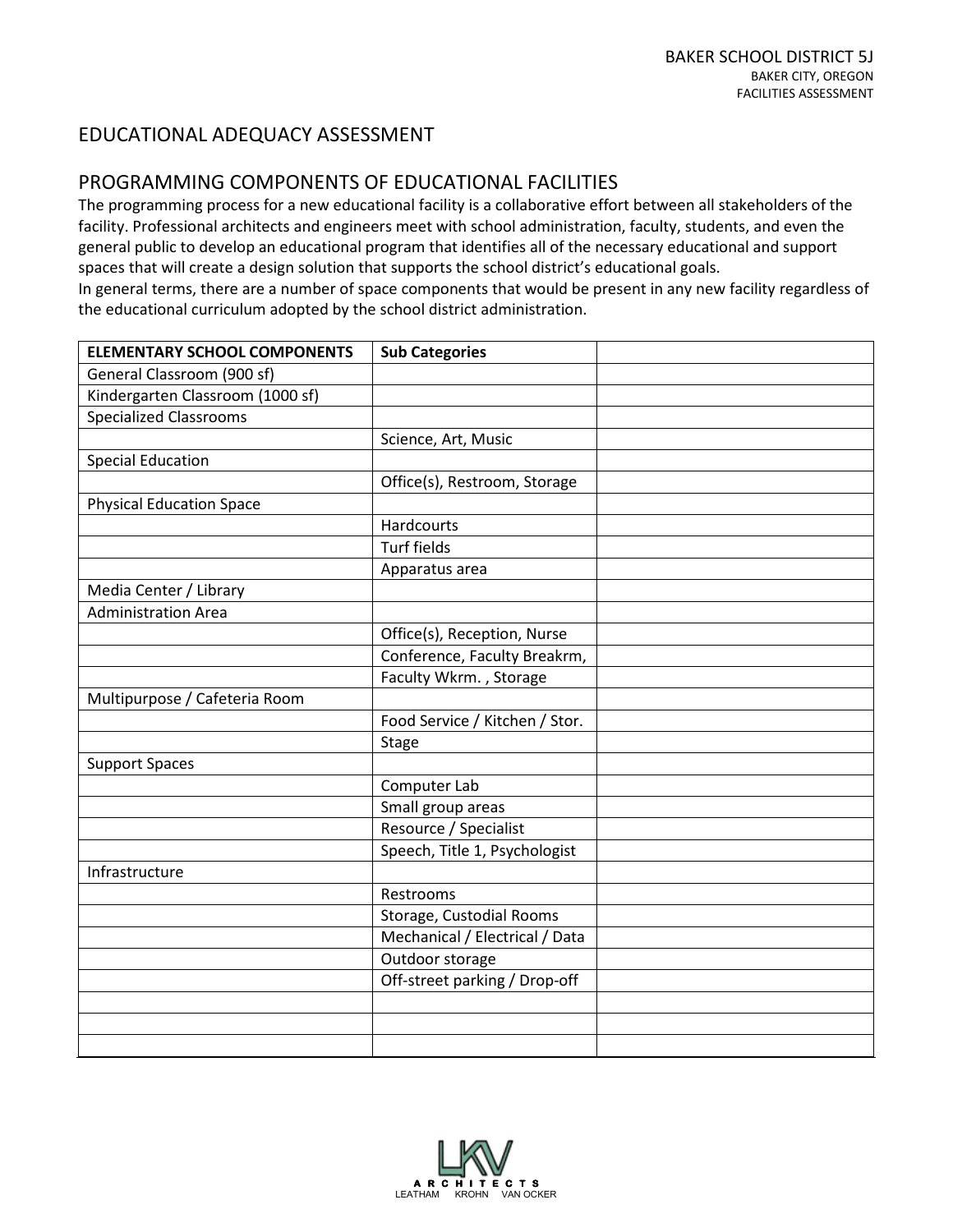| <b>MIDDLE SCHOOL COMPONENTS</b>    | <b>Sub Categories</b>               |  |
|------------------------------------|-------------------------------------|--|
| General Classroom (850 sf)         |                                     |  |
|                                    | <b>Small and Large Group</b>        |  |
| <b>Specialized Classrooms</b>      |                                     |  |
|                                    | Science, Art, Music                 |  |
|                                    | Language, Lab spaces                |  |
|                                    | <b>Career Technical Instruction</b> |  |
| <b>Special Education</b>           |                                     |  |
|                                    | <b>Small and Large Group</b>        |  |
|                                    | Office(s), Restroom, Storage        |  |
| <b>Physical Education Space</b>    |                                     |  |
|                                    | Gymnasium                           |  |
|                                    | Shower / Locker Rms.                |  |
|                                    | Offices / Equip. Storage            |  |
|                                    | Hardcourts                          |  |
|                                    | <b>Turf fields</b>                  |  |
|                                    | Track, Baseball, Softball           |  |
| Media Center / Library             |                                     |  |
| <b>Common Essential Facilities</b> |                                     |  |
|                                    | <b>Administration Area</b>          |  |
|                                    | Office(s), Reception, Nurse         |  |
|                                    | Conference, Faculty Breakrm,        |  |
|                                    | Faculty Wkrm., Storage              |  |
| Multipurpose / Cafeteria Room      |                                     |  |
|                                    | Food Service / Kitchen / Stor.      |  |
|                                    | <b>Stage</b>                        |  |
|                                    | Dining Area                         |  |
| <b>Support Spaces</b>              |                                     |  |
|                                    | Computer Lab                        |  |
|                                    | Small group areas                   |  |
|                                    | Resource / Specialist               |  |
|                                    | Speech, Title 1, Psychologist       |  |
| Infrastructure                     |                                     |  |
|                                    | Restrooms                           |  |
|                                    | Storage, Custodial Rooms            |  |
|                                    | Mechanical / Electrical / Data      |  |
|                                    | Outdoor Storage                     |  |
|                                    | Off-Street Parking / Drop-off       |  |
|                                    |                                     |  |
|                                    |                                     |  |
|                                    |                                     |  |

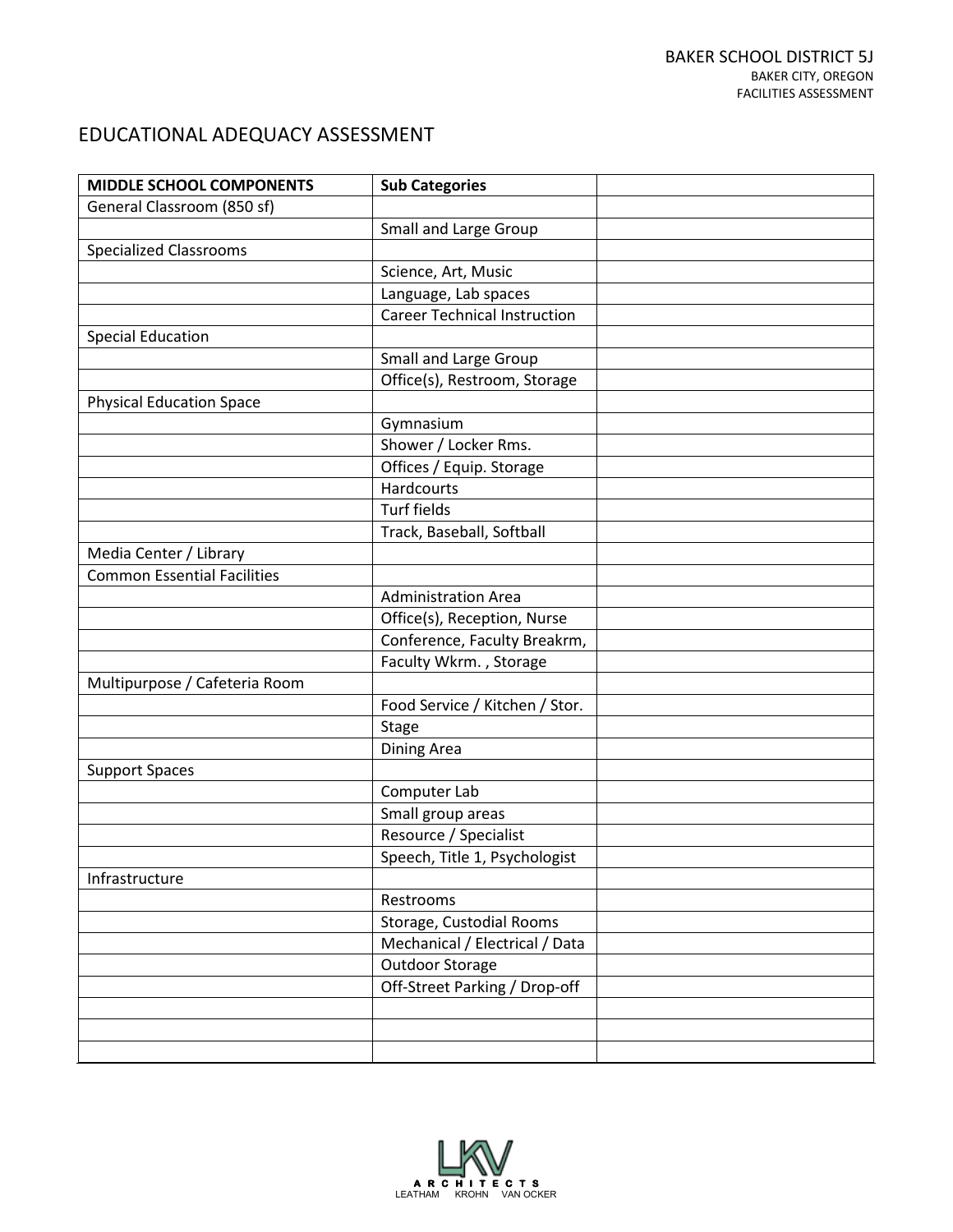| <b>HIGH SCHOOL COMPONENTS</b>      | <b>Sub Categories</b>               |  |
|------------------------------------|-------------------------------------|--|
| General Classroom (850 sf)         |                                     |  |
|                                    | <b>Small and Large Group</b>        |  |
| <b>Specialized Classrooms</b>      |                                     |  |
|                                    | Science, Art, Music                 |  |
|                                    | Language, Lab spaces                |  |
|                                    | <b>Career Technical Instruction</b> |  |
| <b>Special Education</b>           |                                     |  |
|                                    | <b>Small and Large Group</b>        |  |
|                                    | Office(s), Restroom, Storage        |  |
| <b>Physical Education Space</b>    |                                     |  |
|                                    | Gymnasium                           |  |
|                                    | Shower / Locker Rms.                |  |
|                                    | Offices / Equip. Storage            |  |
|                                    | <b>Hardcourts</b>                   |  |
|                                    | <b>Wrestling Room</b>               |  |
|                                    | Weight Room                         |  |
|                                    | PE Classroom                        |  |
|                                    | <b>Turf fields</b>                  |  |
|                                    | Track, Baseball, Softball           |  |
|                                    | Press box / Restrooms               |  |
|                                    | <b>Equipment Storage</b>            |  |
| Media Center / Library             |                                     |  |
|                                    | Computer Lab                        |  |
| <b>Common Essential Facilities</b> |                                     |  |
|                                    | <b>Administration Area</b>          |  |
|                                    | Office(s), Reception, Nurse         |  |
|                                    | Conference, Faculty Breakrm,        |  |
|                                    | Faculty Wkrm., Storage              |  |
|                                    | <b>Clerical Support</b>             |  |
|                                    | Career Center                       |  |
| Multipurpose / Cafeteria Room      |                                     |  |
|                                    | Food Service / Kitchen / Stor.      |  |
|                                    | <b>Stage</b>                        |  |
|                                    | <b>Dining Area</b>                  |  |
|                                    | <b>Student Store</b>                |  |
| <b>Support Spaces</b>              |                                     |  |
|                                    | Computer Lab                        |  |
|                                    | Small group areas                   |  |
|                                    | Resource / Specialist               |  |
|                                    | Speech, Title 1, Psychologist       |  |
| Infrastructure                     |                                     |  |
|                                    | Restrooms                           |  |

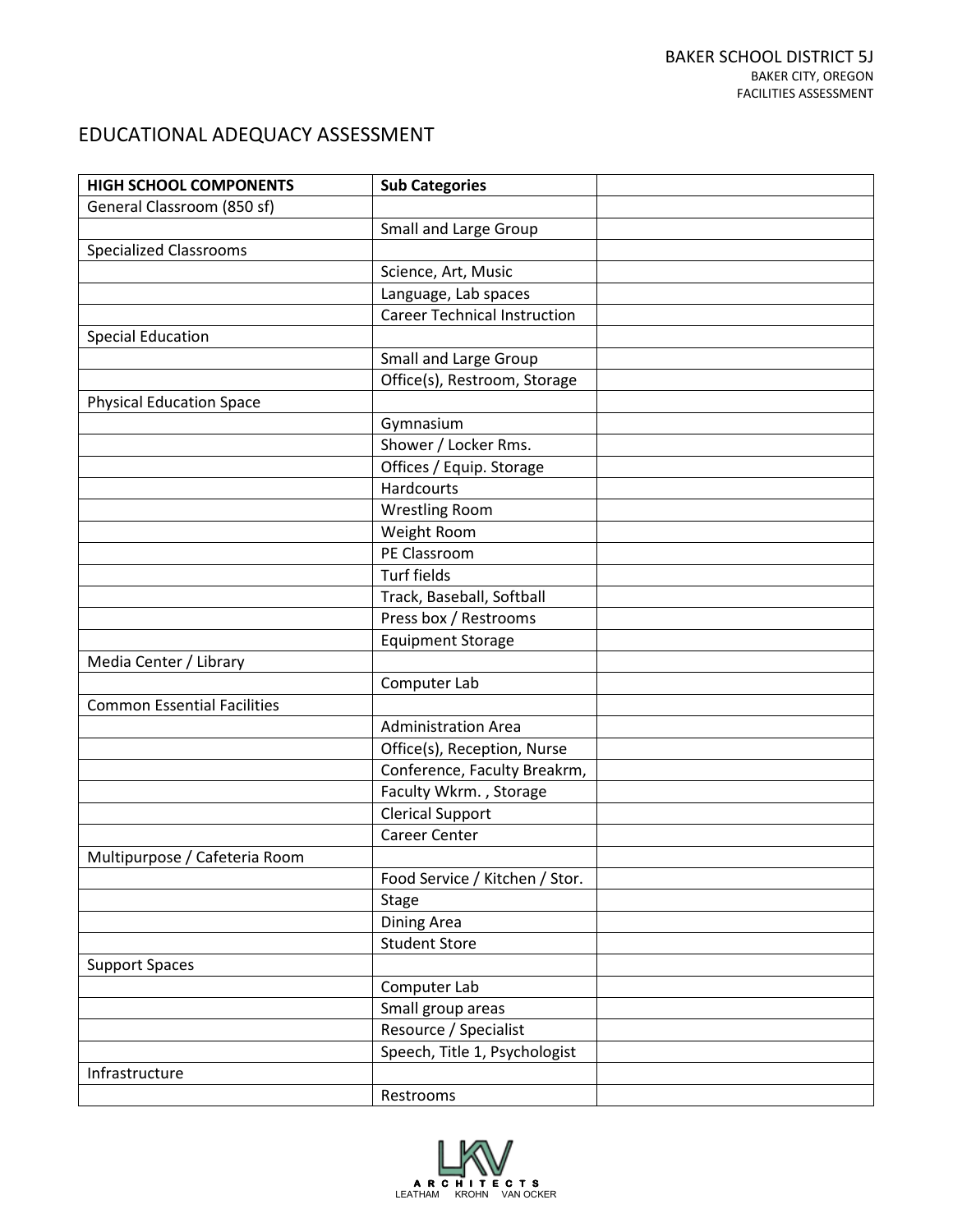| Storage, Custodial Rooms       |  |
|--------------------------------|--|
| Mechanical / Electrical / Data |  |
| Outdoor Storage                |  |
| Off-Street Parking / Drop-off  |  |
| <b>Student Parking</b>         |  |
| <b>Staff Parking</b>           |  |
|                                |  |

# DISTRICT WIDE GRADE SPAN RECONFIGURATION

Typical practice by school districts for determining what grade levels are grouped together has been a result of the historical nature of previous administrations and the available size and configuration of existing facilities. Recent research has begun to explore all possible grade level configurations in order to maximize the learning and teaching experience. *(National Clearinghouse for Educational Facilities, Article "Educational Facilities within the Context of Changing 21st Century America)* By grouping grade levels to allow for efficient use of specific educational curriculum and/or specialized spaces allows a School District to invest dollars at one location compared to multiple locations for the same curriculum. Grade span research is also identifying that the more transitions a student makes elevates the potential of student achievement loss due to the school transitioning process. *(National Clearinghouse for Educational Facilities)*

Ultimately, the discussion of grade span configuration becomes a School District decision with multiple community factors, existing facility size and configuration, and curriculum goals to consider in the final decision.

| $K-5$ | $6 - 8$ | $9 - 12$ |         |          |
|-------|---------|----------|---------|----------|
| $K-3$ | $4 - 5$ |          | $7 - 8$ | $9 - 12$ |
| $K-4$ | $5-6$   | 7-8      | $10-12$ |          |

Typical Grade Span Configurations:

Less Traditional Configurations:

|                     | ∼.<br>-- |
|---------------------|----------|
| $\mathbf{z}$<br>. . |          |

# EDUCATIONAL ADEQUACY ASSESSMENT PER BUILDING

The following reports represent a general educational assessment of each building.

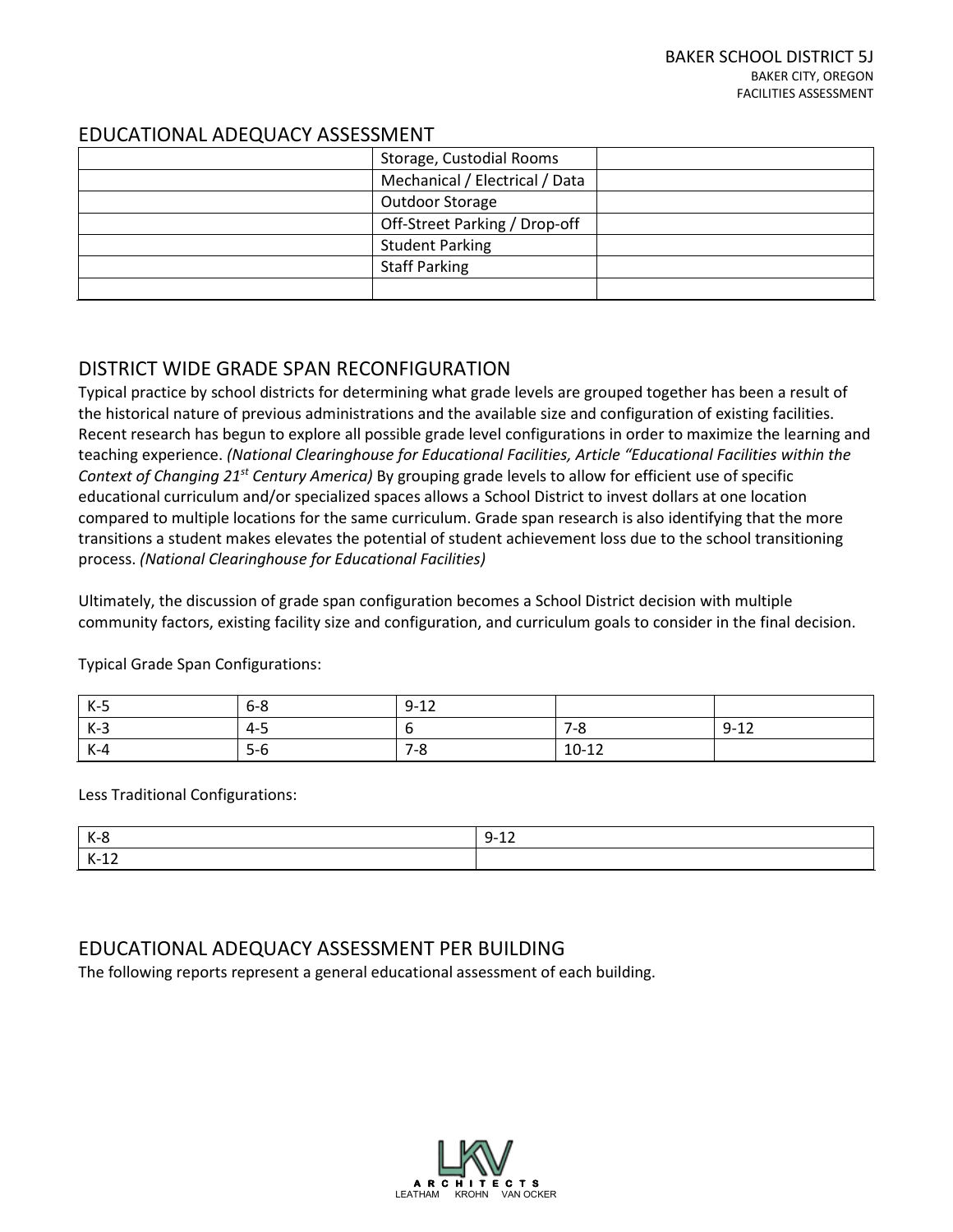#### BAKER HIGH SCHOOL

Grade Levels: 9-12 Enrollment: 468

National Standards / Gross Square Footage per Student for entire building:

|                           | <b>ELEMENTARY</b> | <b>MIDDLE</b>   | <b>HIGH</b>     |
|---------------------------|-------------------|-----------------|-----------------|
| SQ. FT / STUDENT          | 115               | 161             | 176             |
| <b>STUDENTS</b>           | 650               | 900             | 900             |
| <b>MEDIAN SCHOOL SIZE</b> | 75,000 SQ. FT.    | 145,000 SQ. FT. | 158,500 SQ. FT. |

It is important to note that the above numbers can be greatly influenced by the specific educational requirements of the individual school district. Support spaces such as auditoriums, student commons, auxiliary gymnasium, and special unique curriculums can adjust the square foot per student numbers substantially. Often times a square footage per student number is utilized for classroom spaces only to determine appropriate design parameters.

National Standards / Gross Square Footage per Student / Classroom Space:

| <b>TYPE OF INSTRUCTIONAL SPACE</b> | <b>SQUARE FOOTAGE PER STUDENT</b> |
|------------------------------------|-----------------------------------|
| MIDDLE – HIGH SCHOOL               | 35                                |
| SPECIAL EDUCATION                  | 80                                |
| SCIENCE / LAB                      | 40                                |

# PROGRAMMING COMPONENTS

The following table is a comparison of the standard programming components of typical new elementary school and the existing spaces at Baker High School. The programming components are at a high level analysis and do not represent a detailed accounting of all existing spaces. The table is intended to show programming space deficiencies for a 21<sup>st</sup> century educational facility. Refer to the colored floor plans for the specific layout.

| <b>HIGH SCHOOL COMPONENTS</b>          | <b>Sub Categories</b>               | <b>BAKER HIGH SCHOOL</b>                |
|----------------------------------------|-------------------------------------|-----------------------------------------|
| General Classroom (850 sf)             |                                     | $(18)$ 800 - 860sf                      |
|                                        |                                     | $(5)$ 950-980 sf                        |
|                                        | Small and Large Group               |                                         |
| Specialized Classrooms                 |                                     |                                         |
|                                        | Science, Art, Music,                | (3) Science 1,030-2,060sf               |
|                                        | Language, Lab Spaces                | (3) $2^{nd}$ floor Lab - 1,140-1,260 sf |
|                                        |                                     | (2) Band - Choir - 1,340-1,765          |
|                                        | Home Economics                      | $(1)$ 2,160                             |
| <b>Professional Technical Programs</b> | <b>Career Technical Instruction</b> | Career Tech (BTI) Program / Listed      |
|                                        |                                     | separately. 27,231 sf.                  |
|                                        |                                     |                                         |

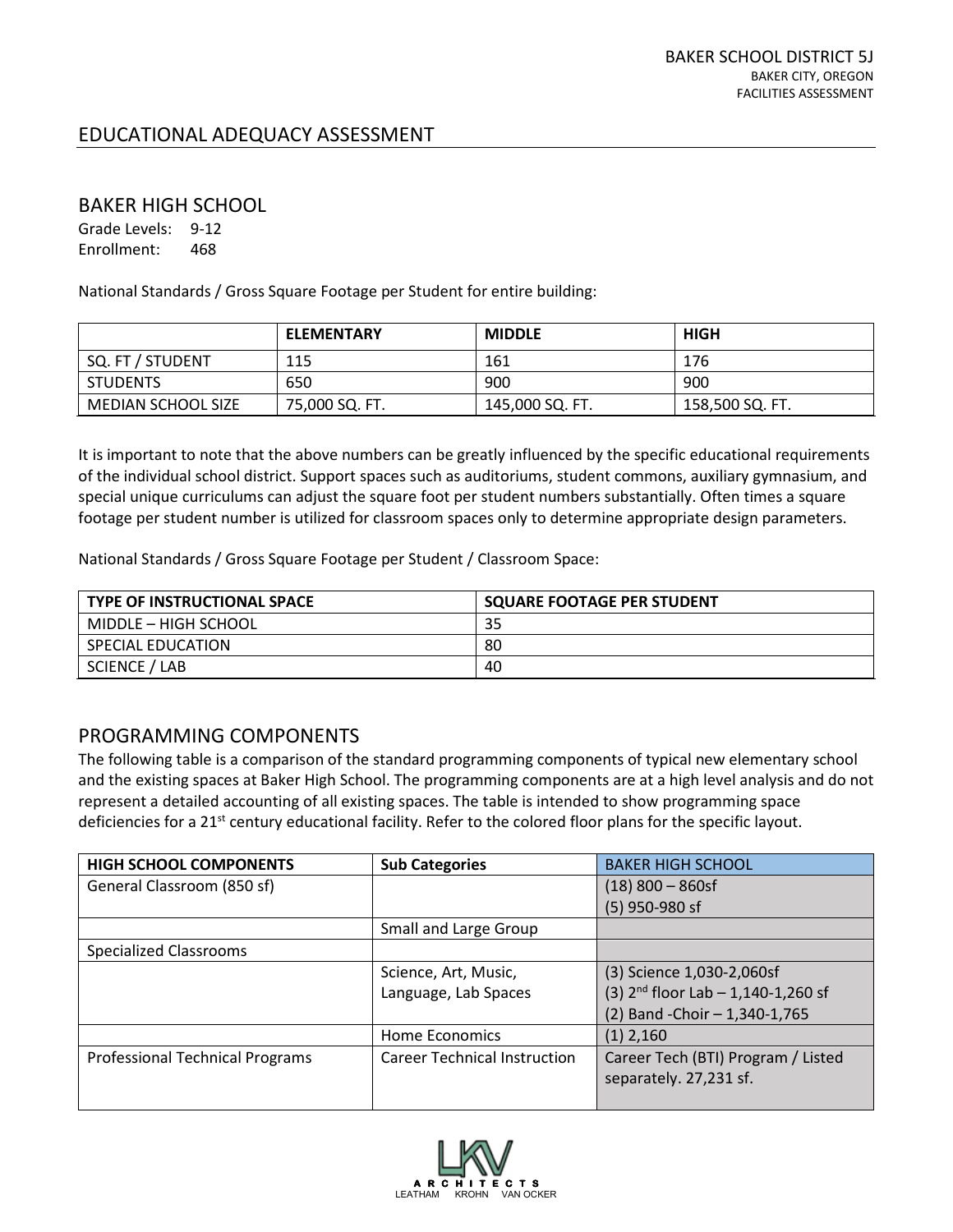| <b>Special Education</b>           |                                |                                       |
|------------------------------------|--------------------------------|---------------------------------------|
|                                    | Small and Large Group          | $(3) 640 - 1,170$ sf                  |
|                                    | Office(s), Restroom, Storage   |                                       |
| <b>Physical Education Space</b>    |                                |                                       |
|                                    | Main Gymnasium                 | 9,620 sf                              |
|                                    | Practice Gymnasium             | $5,290$ sf                            |
|                                    | Shower / Locker Rms.           | 6,335 (2) Sets                        |
|                                    | Offices / Equip. Storage       |                                       |
|                                    | <b>Hardcourts</b>              |                                       |
|                                    | <b>Wrestling Room</b>          |                                       |
|                                    | Weight Room                    | 2,500 2 <sup>nd</sup> floor gym       |
|                                    | PE Classroom                   | $(2)$ 460-670 sf                      |
|                                    | <b>Turf fields</b>             | Yes                                   |
|                                    | Track, Baseball, Softball      | Yes                                   |
|                                    | Press box / Restrooms          | Yes                                   |
|                                    | <b>Equipment Storage</b>       |                                       |
| Media Center / Library             |                                | 3,680 sf                              |
|                                    | Computer Lab                   | Included in library sf                |
| Auditorium                         |                                | 7,070 sf                              |
|                                    | Drama Rooms                    | $(1)$ 1, 190 sf                       |
|                                    | Scene Shop, Dressing Rm.       | 440 sf                                |
|                                    | Sound Booth, Storage           | Storage -570 sf                       |
| <b>Common Essential Facilities</b> |                                |                                       |
|                                    | <b>Administration Area</b>     | 5,067 sf                              |
|                                    | Office(s), Reception, Nurse    |                                       |
|                                    | Conference, Faculty Breakrm,   |                                       |
|                                    | Faculty Wkrm., Storage         |                                       |
|                                    | <b>Clerical Support</b>        |                                       |
|                                    | <b>Career Center</b>           |                                       |
| Multipurpose / Cafeteria Room      |                                |                                       |
|                                    | Food Service / Kitchen / Stor. | 1,555                                 |
|                                    | Stage                          | 360sf Stage at Commons                |
|                                    | Dining Area                    | Commons 6,600 sf                      |
|                                    | <b>Student Store</b>           | 160 sf                                |
| <b>Support Spaces</b>              |                                |                                       |
|                                    | Computer Lab                   | $(2)$ 2,070 sf                        |
|                                    | Small group areas              |                                       |
|                                    | Resource / Specialist          |                                       |
|                                    | Speech, Title 1, Psychologist  |                                       |
| Infrastructure                     |                                |                                       |
|                                    | Restrooms                      | 1,772 sf / doesn't include locker rm. |

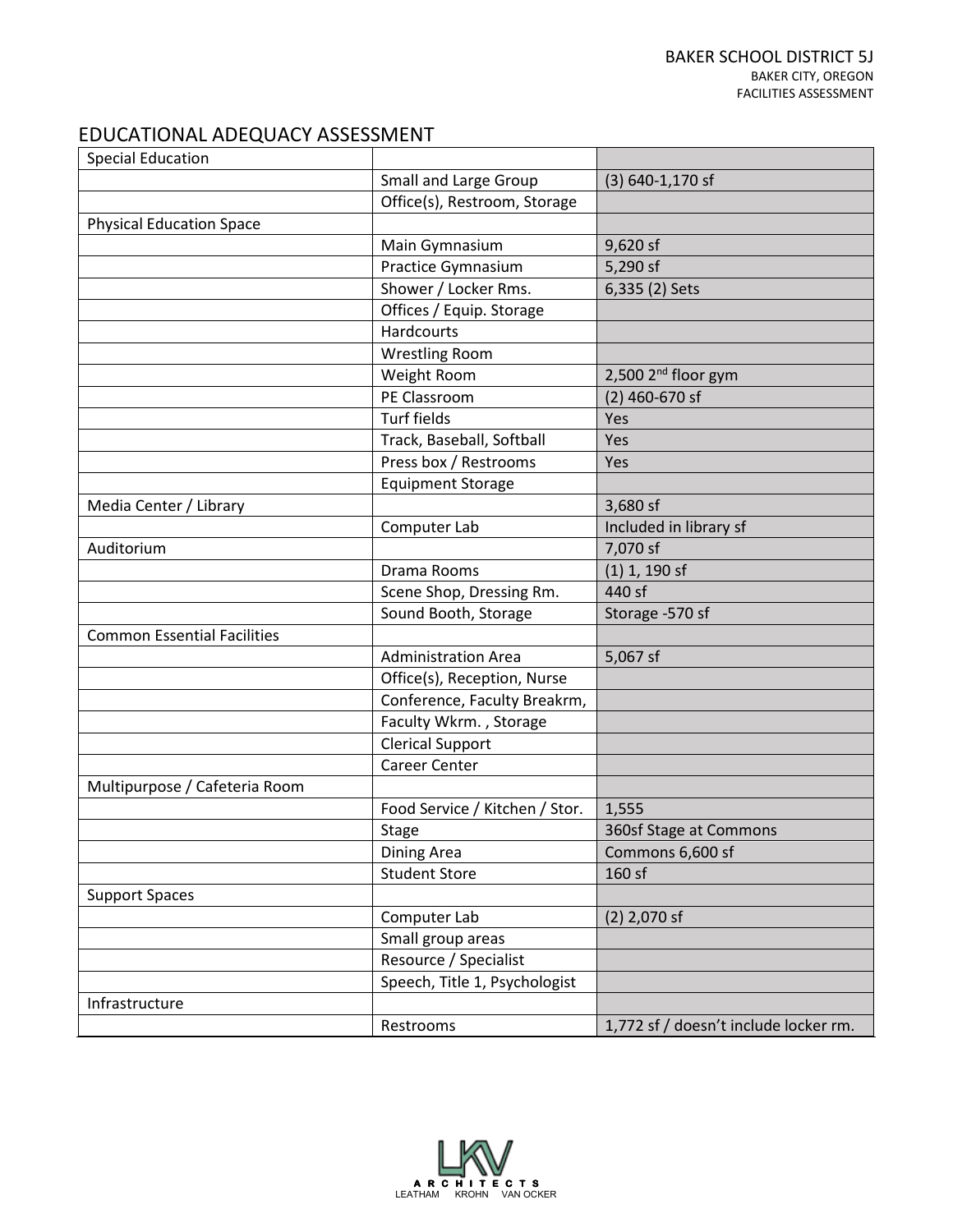| Storage, Custodial Rooms       | 8,853                     |
|--------------------------------|---------------------------|
| Mechanical / Electrical / Data | 7,282 sf                  |
| Outdoor Storage                | Greenhouse, Baseball Park |
| Off-Street Parking / Drop-off  | Yes                       |
| <b>Student Parking</b>         | Yes                       |
| <b>Staff Parking</b>           | Yes                       |
|                                |                           |

# GENERAL SUMMARY

The overall square footage of Baker High School, including the Baker Technical Institute is approximately 173,323 gross square feet. The Baker Technical Institute program classrooms and lab spaces are approximately 27,000 square feet and include the following Career Pathway Programs: Agriculture, Building Construction, Culinary Arts, Engineering, Health Services, Natural Resources & Environmental Services, Information Technology, and Mechanics. The Baker Technical Institute is extremely successful and a valuable curriculum component to the existing high school. The overall calculation for square footage per student of the existing high school square footage will consider the BTI program space included in the calculation and also not included due to its highly specialized and extensive program.

 Existing square footage with BTI program = 173,323 / 161 sf per student = 1,076 students Existing square footage without BTI program = 146,323 / 161 sf per student = 908 students

For this analysis, the high school enrollment ratio per square footage should not consider the BTI program in its entirety due to the specialized nature of the programs and the reality that the students that enroll in those programs also have general classroom curriculum requirements.

In general terms of 161 square feet per student determines that the school should have an enrollment of approximately 908 students. The current enrollment of 468 students illustrates the fact that the existing high school is not being utilized to its full potential and there is an opportunity to adjust the student grade levels to allow more students into this facility. The general size of the classroom spaces is acceptable and the specialized lab spaces are also meeting standard square footage design guidelines in most instances.

The common essential programming spaces in most cases are acceptable, however if the school increases to approximately 900 students this may place a burden on the student commons / cafeteria use and this may need to be addressed in a remodel to allow for additional student commons area.

The auditorium, drama, music and choir areas of the existing facility would also need to have a remodel to provide more 21<sup>st</sup> century programming requirements for these specific curriculums.

A detailed programming discussion with the District Administration would be recommended to discuss the needs and requirements for additional administrative spaces or specialized faculty for the increased enrollment.

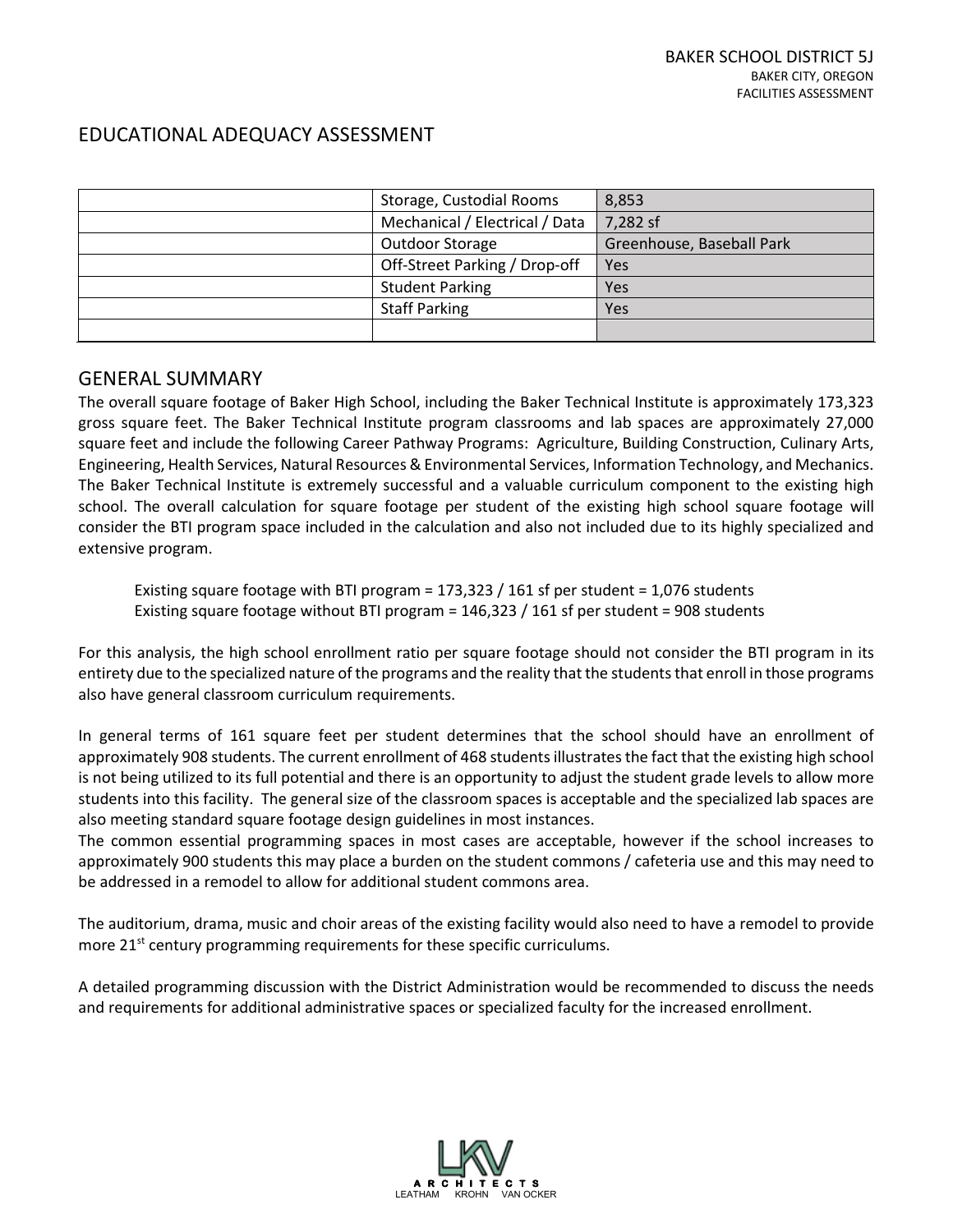#### BAKER MIDDLE SCHOOL

Grade Levels: 7-8 Enrollment: 241

National Standards / Gross Square Footage per Student for entire building:

|                           | <b>ELEMENTARY</b> | <b>MIDDLE</b>   | <b>HIGH</b>     |
|---------------------------|-------------------|-----------------|-----------------|
| SQ. FT / STUDENT          | 115               | 161             | 176             |
| <b>STUDENTS</b>           | 650               | 900             | 900             |
| <b>MEDIAN SCHOOL SIZE</b> | 75,000 SQ. FT.    | 145,000 SQ. FT. | 158,500 SQ. FT. |

It is important to note that the above numbers can be greatly influenced by the specific educational requirements of the individual school district. Support spaces such as auditoriums, student commons, auxiliary gymnasium, and special unique curriculums can adjust the square foot per student numbers substantially. Often times a square footage per student number is utilized for classroom spaces only to determine appropriate design parameters.

National Standards / Gross Square Footage per Student / Classroom Space:

| <b>TYPE OF INSTRUCTIONAL SPACE</b> | <b>SQUARE FOOTAGE PER STUDENT</b> |
|------------------------------------|-----------------------------------|
| MIDDLE – HIGH SCHOOL               | 35                                |
| SPECIAL EDUCATION                  | 80                                |
| SCIENCE / LAB                      | 40                                |

# PROGRAMMING COMPONENTS

The following table is a comparison of the standard programming components of typical new elementary school and the existing spaces at Baker Middle School. The programming components are at a high level analysis and do not represent a detailed accounting of all existing spaces. The table is intended to show programming space deficiencies for a 21<sup>st</sup> century educational facility. Refer to the colored floor plans for the specific layout.

| <b>MIDDLE SCHOOL COMPONENTS</b> | <b>Sub Categories</b>               | <b>BAKER MIDDLE SCHOOL</b> |
|---------------------------------|-------------------------------------|----------------------------|
| General Classroom (850 sf)      |                                     | $(5)$ 430-740 sf           |
|                                 | <b>Small and Large Group</b>        |                            |
| <b>Specialized Classrooms</b>   |                                     |                            |
|                                 | Science, Art, Music                 | $(10)$ 300 - 900 sf        |
|                                 | Language, Lab spaces                |                            |
|                                 | <b>Career Technical Instruction</b> |                            |
| <b>Special Education</b>        |                                     | (2) Instructors            |
|                                 | <b>Small and Large Group</b>        |                            |
|                                 | Office(s), Restroom, Storage        |                            |
| <b>Physical Education Space</b> |                                     |                            |
|                                 | Gymnasium                           | Multi-Purpose use 7,350 sf |

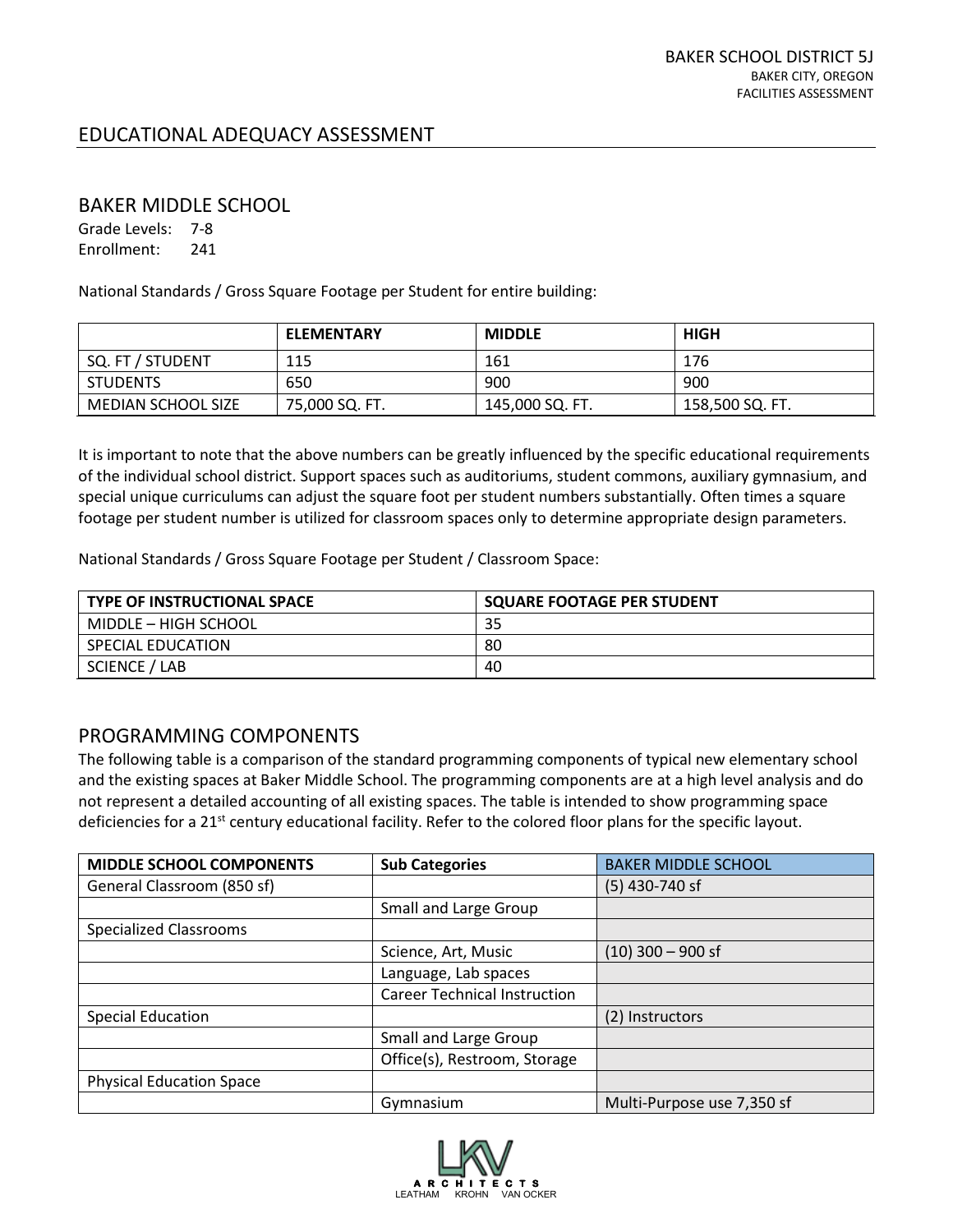|                                    | Shower / Locker Rms.           | (1) M-F 730 sf                   |
|------------------------------------|--------------------------------|----------------------------------|
|                                    | Offices / Equip. Storage       |                                  |
|                                    | <b>Hardcourts</b>              |                                  |
|                                    | <b>Turf fields</b>             |                                  |
|                                    | Track, Baseball, Softball      | <b>Cinder Track</b>              |
| Media Center / Library             |                                | 870 sf                           |
| <b>Common Essential Facilities</b> |                                | Not adequate                     |
|                                    | <b>Administration Area</b>     | 900 sf (admin) 670 sf (Guidance) |
|                                    | Office(s), Reception, Nurse    |                                  |
|                                    | Conference, Faculty Breakrm,   |                                  |
|                                    | Faculty Wkrm., Storage         |                                  |
| Multipurpose / Cafeteria Room      |                                |                                  |
|                                    | Food Service / Kitchen / Stor. | Not adequate / Balcony location  |
|                                    | Stage                          | <b>Music Room</b>                |
|                                    | Dining Area                    | <b>Balcony of Gym</b>            |
| <b>Support Spaces</b>              |                                |                                  |
|                                    | Computer Lab                   | $(2)$ 570 – 660 sf               |
|                                    | Small group areas              |                                  |
|                                    | Resource / Specialist          |                                  |
|                                    | Speech, Title 1, Psychologist  |                                  |
| Infrastructure                     |                                | Not adequate                     |
|                                    | Restrooms                      |                                  |
|                                    | Storage, Custodial Rooms       |                                  |
|                                    | Mechanical / Electrical / Data |                                  |
|                                    | <b>Outdoor Storage</b>         |                                  |
|                                    | Off-Street Parking / Drop-off  |                                  |
|                                    |                                |                                  |
|                                    |                                |                                  |
|                                    |                                |                                  |

# GENERAL SUMMARY

The overall square footage of Baker Middle School is approximately 32,000 gross square feet. In general terms of 161 square feet per student determines that the school should have an enrollment of approximately 198 students. The current enrollment of 241 students is placing a burden on the educational delivery model and the aging building's infrastructure. The general size of the classroom spaces is undersized for a typical general classroom space and very undersized for specialized lab spaces. The lack of necessary support spaces, common essential programming spaces, and adequate site infrastructure is the greatest issue and would be difficult to solve given the age and two-story construction of this facility. The site could support an addition or a detached building, however, outdoor athletic events would need to be planned at another location. Off street parking and site circulation also need to be addressed.

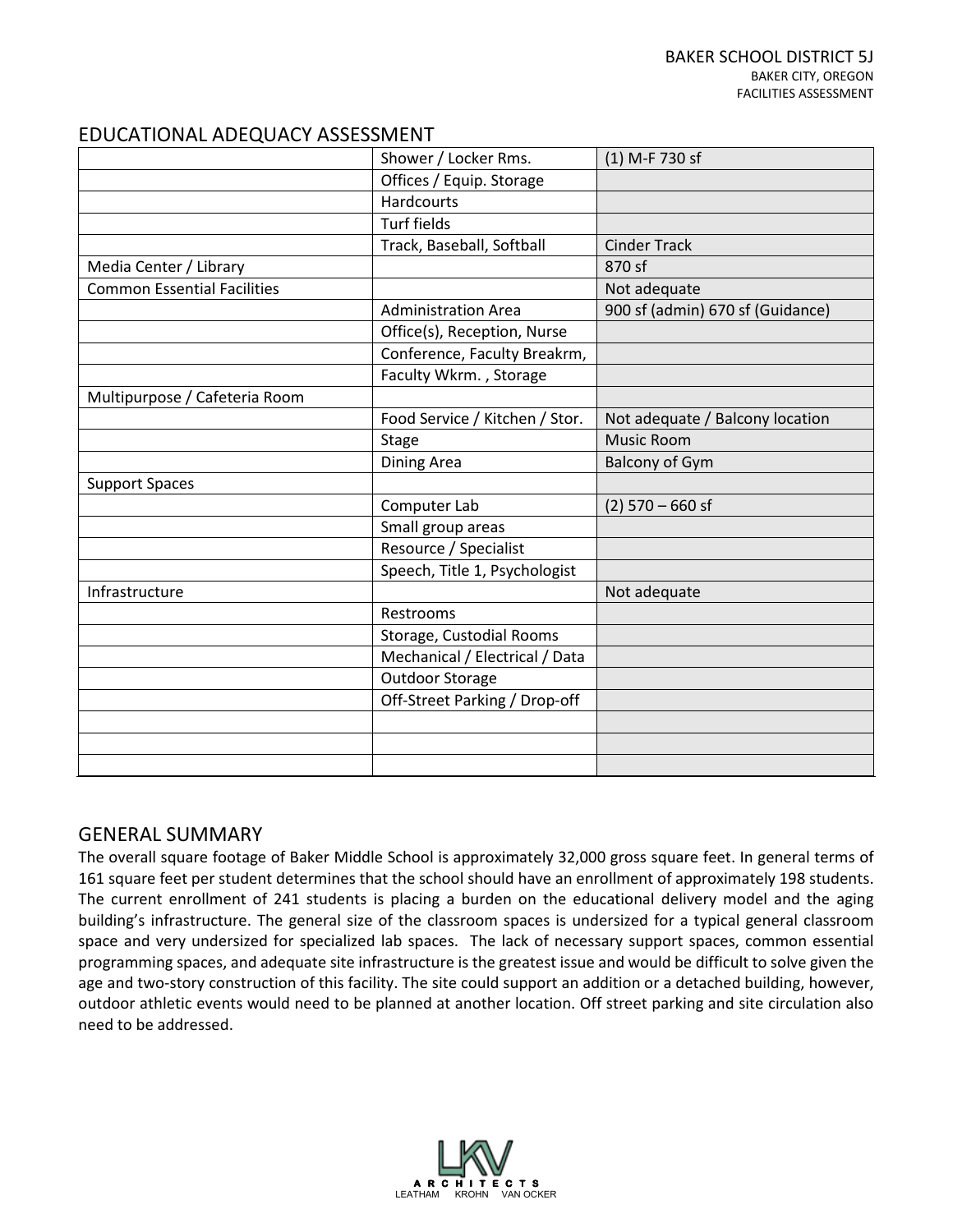# SOUTH BAKER INTERMEDIATE SCHOOL

Grade Levels: 4-6 Enrollment: 307

National Standards / Gross Square Footage per Student for entire building:

|                    | <b>ELEMENTARY</b> | <b>MIDDLE</b>   | <b>HIGH</b>     |
|--------------------|-------------------|-----------------|-----------------|
| SQ. FT / STUDENT   | 115               | 161             | 176             |
| <b>STUDENTS</b>    | 650               | 900             | 900             |
| MEDIAN SCHOOL SIZE | 75,000 SQ. FT.    | 145,000 SQ. FT. | 158,500 SQ. FT. |

It is important to note that the above numbers can be greatly influenced by the specific educational requirements of the individual school district. Support spaces such as auditoriums, student commons, auxiliary gymnasium, and special unique curriculums can adjust the square foot per student numbers substantially. Often times a square footage per student number is utilized for classroom spaces only to determine appropriate design parameters.

National Standards / Gross Square Footage per Student / Classroom Space:

| <b>TYPE OF INSTRUCTIONAL SPACE</b> | <b>SQUARE FOOTAGE PER STUDENT</b> |
|------------------------------------|-----------------------------------|
| KINDERGARTEN                       | 45                                |
| ELEMENTARY                         | 30                                |
| SPECIAL EDUCATION                  | 80                                |

# PROGRAMMING COMPONENTS

The following table is a comparison of the standard programming components of typical new elementary school and the existing spaces at South Baker Intermediate School. The programming components are at a high level analysis and do not represent a detailed accounting of all existing spaces. The table is intended to show programming space deficiencies for a 21<sup>st</sup> century educational facility. Refer to the colored floor plans for the specific layout.

| <b>ELEMENTARY SCHOOL COMPONENTS</b> | <b>Sub Categories</b>        | <b>SOUTH BAKER INTERMEDIATE</b> |
|-------------------------------------|------------------------------|---------------------------------|
| General Classroom (900 sf)          |                              | $(12)$ 700 -890 sf              |
|                                     |                              | $(2)$ LRC                       |
|                                     |                              | (1) Title, (1) ESL, (1) ELL     |
| Kindergarten Classroom (1000 sf)    |                              | <b>NA</b>                       |
| <b>Specialized Classrooms</b>       |                              |                                 |
|                                     | Science, Art, Music          | $(1)$ Music - 700 sf            |
| <b>Special Education</b>            |                              |                                 |
|                                     | Office(s), Restroom, Storage |                                 |
| <b>Physical Education Space</b>     |                              |                                 |
|                                     | Hardcourts                   | Outside                         |

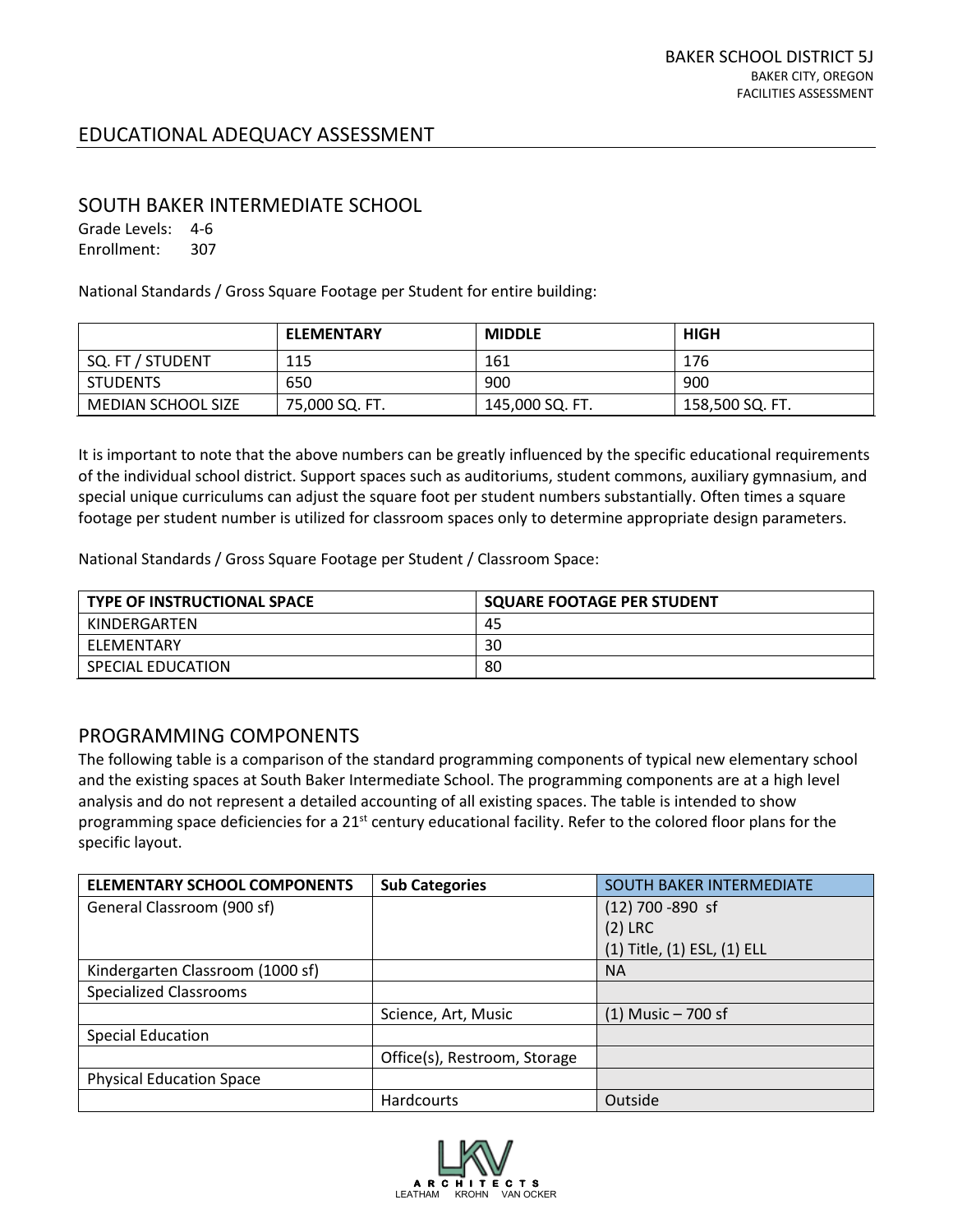|                               | <b>Turf fields</b>             | yes                       |
|-------------------------------|--------------------------------|---------------------------|
|                               | Apparatus area                 | yes                       |
| Media Center / Library        |                                | 880 sf                    |
| <b>Administration Area</b>    |                                |                           |
|                               | Office(s), Reception, Nurse    | 1,835 sf / Not adequate   |
|                               | Conference, Faculty Breakrm,   |                           |
|                               | Faculty Wkrm., Storage         |                           |
| Multipurpose / Cafeteria Room |                                |                           |
|                               | Food Service / Kitchen / Stor. | Multi-purpose - 2,360 sf. |
|                               | Stage                          | Classroom                 |
| <b>Support Spaces</b>         |                                |                           |
|                               | Computer Lab                   | $(1)$ 700 sf              |
|                               | Small group areas              |                           |
|                               | Resource / Specialist          |                           |
|                               | Speech, Title 1, Psychologist  | (1) Speech                |
| Infrastructure                |                                | Not adequate              |
|                               | Restrooms                      |                           |
|                               | Storage, Custodial Rooms       |                           |
|                               | Mechanical / Electrical / Data |                           |
|                               | Outdoor storage                |                           |
|                               | Off-street parking / Drop-off  | None                      |
|                               |                                |                           |
|                               |                                |                           |
|                               |                                |                           |

# GENERAL SUMMARY

The overall square footage of South Baker Intermediate School is approximately 33,000 gross square feet. In general terms of 115 square feet per student determines that the school should have an enrollment of approximately 286 students. The current enrollment of 307 students is placing a burden on the educational delivery model and the aging building's infrastructure. The general size of the classroom spaces on at a minimum if not undersized for a typical general classroom space. The lack of necessary support spaces, common essential programming spaces, and adequate site infrastructure is the greatest issue and would be difficult to solve on this site due to the lack of additional property and public street access.

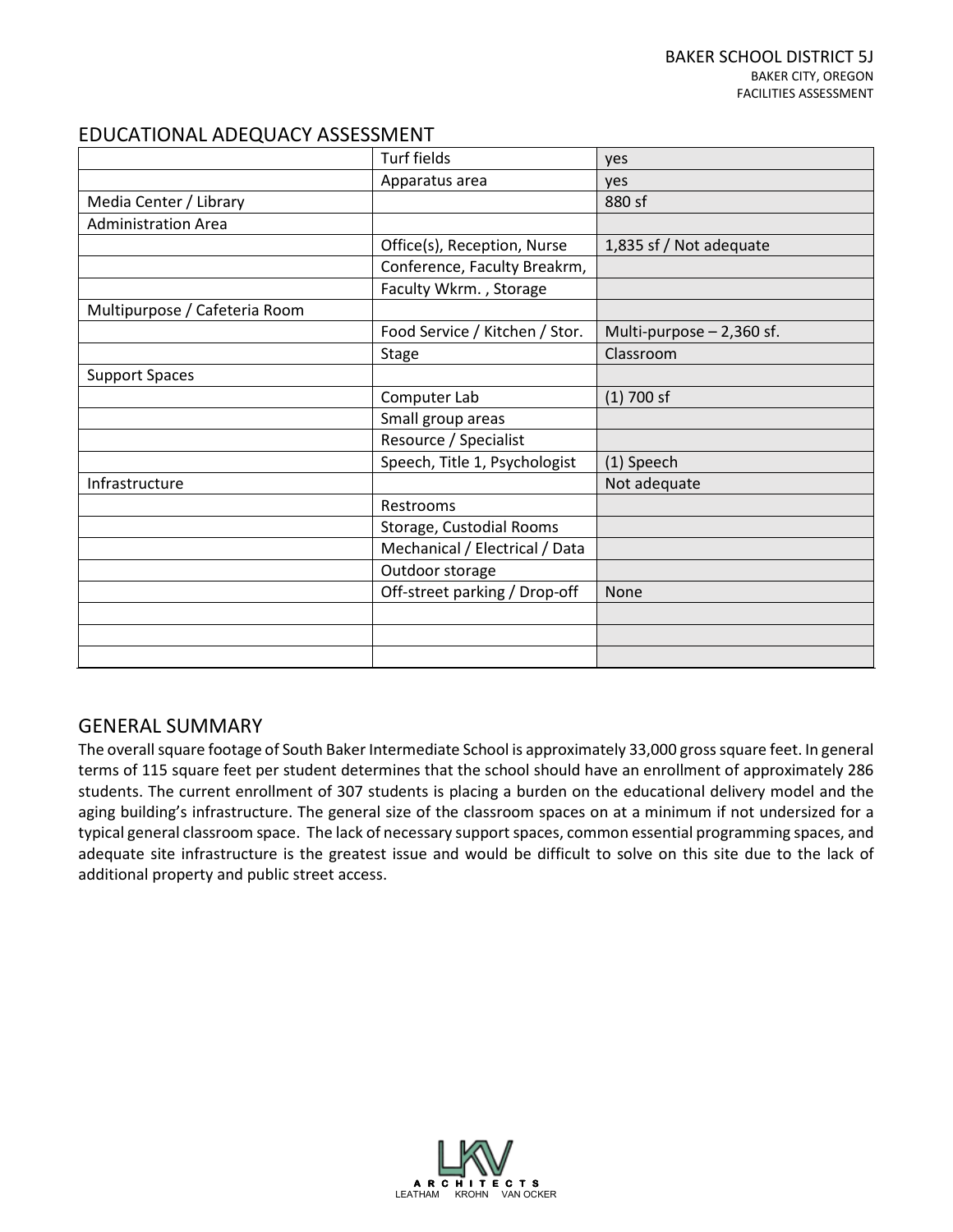#### BROOKLYN PRIMARY SCHOOL

Grade Levels: K-3 Enrollment: 483

National Standards / Gross Square Footage per Student for entire building:

|                    | <b>ELEMENTARY</b> | <b>MIDDLE</b>   | <b>HIGH</b>     |
|--------------------|-------------------|-----------------|-----------------|
| SQ. FT / STUDENT   | 115               | 161             | 176             |
| <b>STUDENTS</b>    | 650               | 900             | 900             |
| MEDIAN SCHOOL SIZE | 75,000 SQ. FT.    | 145,000 SQ. FT. | 158,500 SQ. FT. |

It is important to note that the above numbers can be greatly influenced by the specific educational requirements of the individual school district. Support spaces such as auditoriums, student commons, auxiliary gymnasium, and special unique curriculums can adjust the square foot per student numbers substantially. Often times a square footage per student number is utilized for classroom spaces only to determine appropriate design parameters.

National Standards / Gross Square Footage per Student / Classroom Space:

| <b>TYPE OF INSTRUCTIONAL SPACE</b> | <b>SQUARE FOOTAGE PER STUDENT</b> |
|------------------------------------|-----------------------------------|
| KINDERGARTEN                       | 45                                |
| ELEMENTARY                         | 30                                |
| SPECIAL EDUCATION                  | 80                                |

# PROGRAMMING COMPONENTS

The following table is a comparison of the standard programming components of typical new elementary school and the existing spaces at Brooklyn Primary School. The programming components are at a high level analysis and do not represent a detailed accounting of all existing spaces. The table is intended to show programming space deficiencies for a 21<sup>st</sup> century educational facility. Refer to the colored floor plans for the specific layout.

| <b>ELEMENTARY SCHOOL COMPONENTS</b> | <b>Sub Categories</b>        | <b>BROOKLYN PRIMARY SCHOOL</b> |
|-------------------------------------|------------------------------|--------------------------------|
| General Classroom (900 sf)          |                              | $(14) - 930$ sf                |
|                                     |                              | $(8)$ modular $-$ 860 sf       |
| Kindergarten Classroom (1000 sf)    |                              |                                |
| <b>Specialized Classrooms</b>       |                              |                                |
|                                     | Science, Art, Music          | $(1)$ Music - 930.sf           |
| <b>Special Education</b>            |                              |                                |
|                                     | Office(s), Restroom, Storage | $(2)$ 1,030 sf.                |
| <b>Physical Education Space</b>     |                              |                                |
|                                     | <b>Hardcourts</b>            | Cafeteria                      |
|                                     | Turf fields                  | yes                            |
|                                     | Apparatus area               | <b>ves</b>                     |

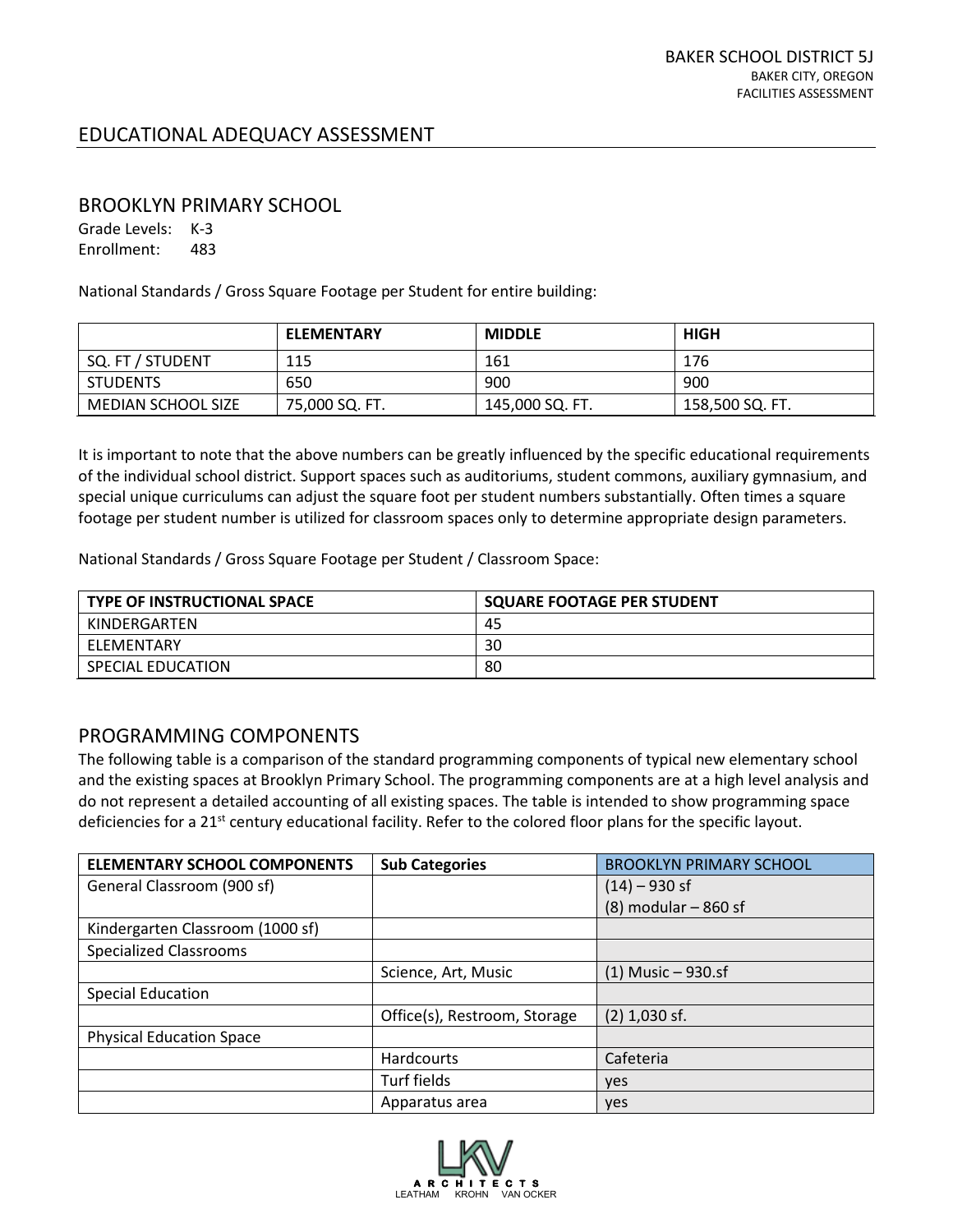| Media Center / Library        |                                | 1,330 sf.                       |
|-------------------------------|--------------------------------|---------------------------------|
| <b>Administration Area</b>    |                                |                                 |
|                               | Office(s), Reception, Nurse    | 1,162 sf. (total)               |
|                               | Conference, Faculty Breakrm,   |                                 |
|                               | Faculty Wkrm., Storage         |                                 |
| Multipurpose / Cafeteria Room |                                |                                 |
|                               | Food Service / Kitchen / Stor. | Multi-purpose - 2,920 sf.       |
|                               | <b>Stage</b>                   | Utilized as instructional space |
| <b>Support Spaces</b>         |                                | Not Adequate                    |
|                               | Computer Lab                   | $(1) - 930$ sf.                 |
|                               | Small group areas              |                                 |
|                               | Resource / Specialist          |                                 |
|                               | Speech, Title 1, Psychologist  |                                 |
| Infrastructure                |                                | Not adequate                    |
|                               | Restrooms                      |                                 |
|                               | Storage, Custodial Rooms       |                                 |
|                               | Mechanical / Electrical / Data |                                 |
|                               | Outdoor storage                |                                 |
|                               | Off-street parking / Drop-off  | <b>None</b>                     |
|                               |                                |                                 |
|                               |                                |                                 |
|                               |                                |                                 |

# GENERAL SUMMARY

The overall square footage of Brooklyn Primary School including all of the existing modular classrooms is approximately 40,000 gross square feet. In general terms of 115 square feet per student determines that the school should have an enrollment of approximately 350 students. The current enrollment of 483 students is placing a burden on the educational delivery model and the building's infrastructure.

The general size of the classroom spaces is adequate but there lacks significant support spaces, common essential programming spaces, and adequate site infrastructure for an enrollment of this number.

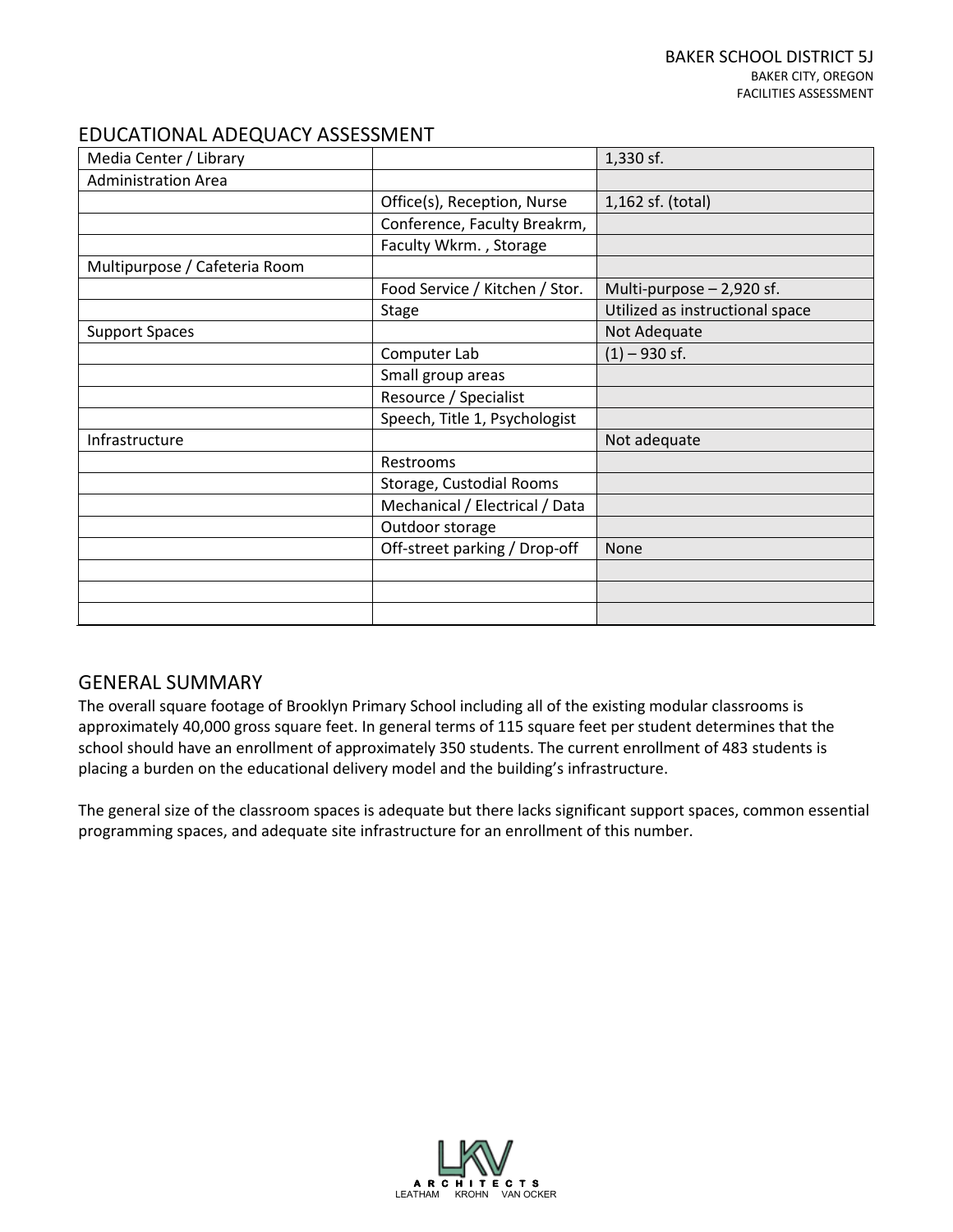#### HAINES ELEMENTARY SCHOOL

Grade Levels: K-6 Enrollment: 119

National Standards / Gross Square Footage per Student for entire building:

|                    | <b>ELEMENTARY</b> | <b>MIDDLE</b>   | <b>HIGH</b>     |
|--------------------|-------------------|-----------------|-----------------|
| SQ. FT / STUDENT   | 115               | 161             | 176             |
| <b>STUDENTS</b>    | 650               | 900             | 900             |
| MEDIAN SCHOOL SIZE | 75,000 SQ. FT.    | 145,000 SQ. FT. | 158,500 SQ. FT. |

It is important to note that the above numbers can be greatly influenced by the specific educational requirements of the individual school district. Support spaces such as auditoriums, student commons, auxiliary gymnasium, and special unique curriculums can adjust the square foot per student numbers substantially. Often times a square footage per student number is utilized for classroom spaces only to determine appropriate design parameters.

National Standards / Gross Square Footage per Student / Classroom Space:

| <b>TYPE OF INSTRUCTIONAL SPACE</b> | <b>SQUARE FOOTAGE PER STUDENT</b> |
|------------------------------------|-----------------------------------|
| KINDERGARTEN                       | 45                                |
| ELEMENTARY                         | 30                                |
| <b>SPECIAL EDUCATION</b>           | 80                                |

# PROGRAMMING COMPONENTS

The following table is a comparison of the standard programming components of typical new elementary school and the existing spaces at Haines Elementary School. The programming components are at a high level analysis and do not represent a detailed accounting of all existing spaces. The table is intended to show programming space deficiencies for a 21<sup>st</sup> century educational facility. Refer to the colored floor plans for the specific layout.

| <b>ELEMENTARY SCHOOL COMPONENTS</b> | <b>Sub Categories</b>        | HAINES ELEMENTARY SCHOOL            |
|-------------------------------------|------------------------------|-------------------------------------|
| General Classroom (900 sf)          |                              | $(4)$ 700 -820 sf                   |
|                                     |                              | $(2)$ modular $(4)$ class $-880$ sf |
| Kindergarten Classroom (1000 sf)    |                              | $(1)$ 650 sf                        |
| <b>Specialized Classrooms</b>       |                              |                                     |
|                                     | Science, Art, Music          |                                     |
| <b>Special Education</b>            |                              | $(1)$ 720 sf                        |
|                                     | Office(s), Restroom, Storage |                                     |
| <b>Physical Education Space</b>     |                              |                                     |
|                                     | Hardcourts                   | Outside                             |
|                                     | Turf fields                  | ves                                 |
|                                     | Apparatus area               | ves                                 |

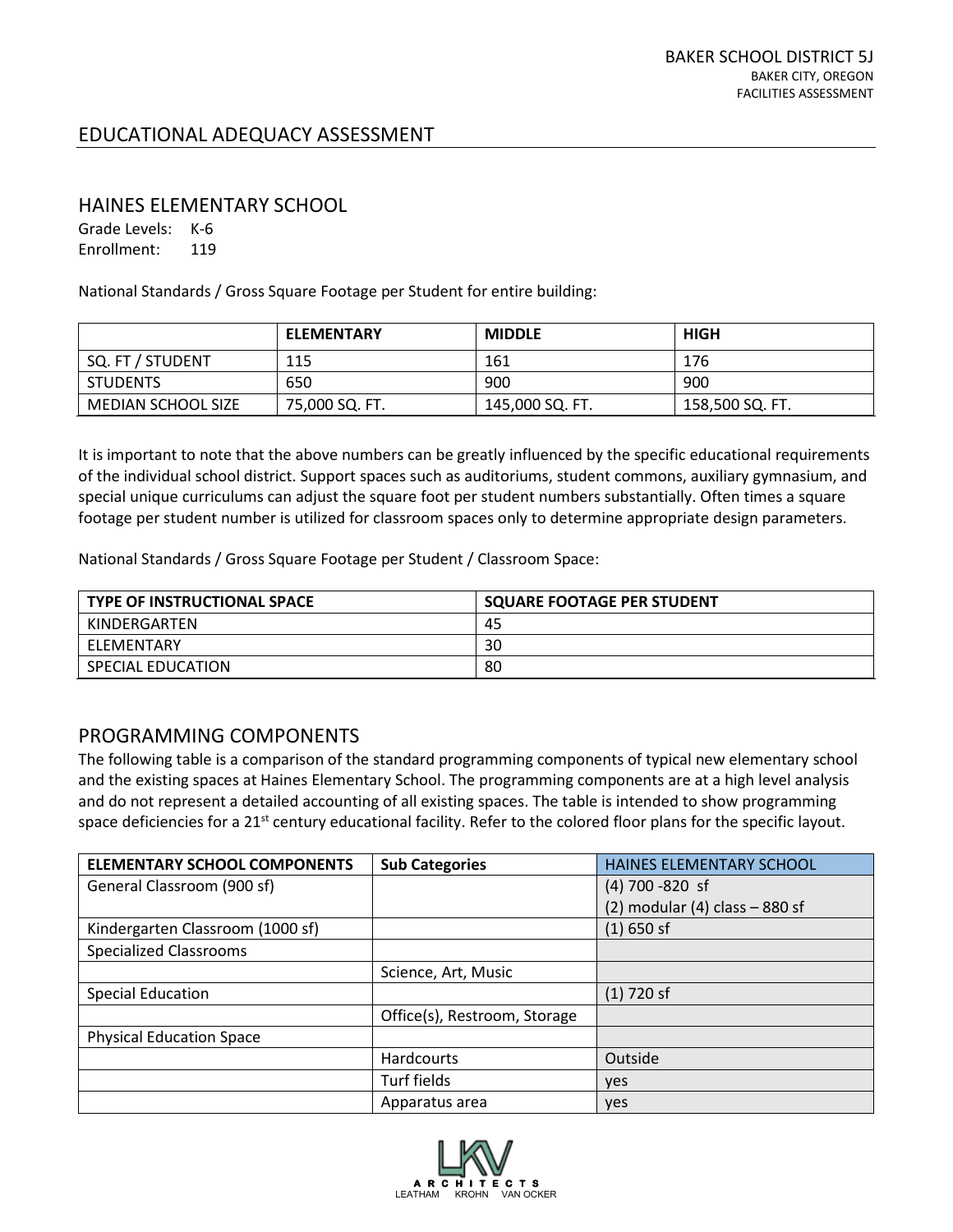| Media Center / Library        |                                | 830 sf                    |
|-------------------------------|--------------------------------|---------------------------|
| <b>Administration Area</b>    |                                |                           |
|                               | Office(s), Reception, Nurse    | 170 sf / Not adequate     |
|                               | Conference, Faculty Breakrm,   |                           |
|                               | Faculty Wkrm., Storage         |                           |
| Multipurpose / Cafeteria Room |                                |                           |
|                               | Food Service / Kitchen / Stor. | Multi-purpose - 2,360 sf. |
|                               | <b>Stage</b>                   | Classroom                 |
| <b>Support Spaces</b>         |                                |                           |
|                               | Computer Lab                   |                           |
|                               | Small group areas              |                           |
|                               | Resource / Specialist          |                           |
|                               | Speech, Title 1, Psychologist  |                           |
| Infrastructure                |                                | Not adequate              |
|                               | Restrooms                      |                           |
|                               | Storage, Custodial Rooms       |                           |
|                               | Mechanical / Electrical / Data |                           |
|                               | Outdoor storage                |                           |
|                               | Off-street parking / Drop-off  | <b>None</b>               |
|                               |                                |                           |
|                               |                                |                           |
|                               |                                |                           |

# GENERAL SUMMARY

The overall square footage of Haines Elementary School including is approximately 14,000 gross square feet, plus an additional 3,500 square feet of modular buildings. In general terms of 115 square feet per student determines that the school should have an enrollment of approximately 152 students. Without the use of modular classrooms, the existing facility would not be able to meet the needs of the current enrollment. Given the rural nature of this facility and the small number of students the facility is performing adequately. However, there is a lack of support spaces, common essential programming spaces, and adequate site infrastructure that could be improved. There is a negative aspect of inadequate accessibility with a split level entry that would be difficult to remedy in an economic fashion.

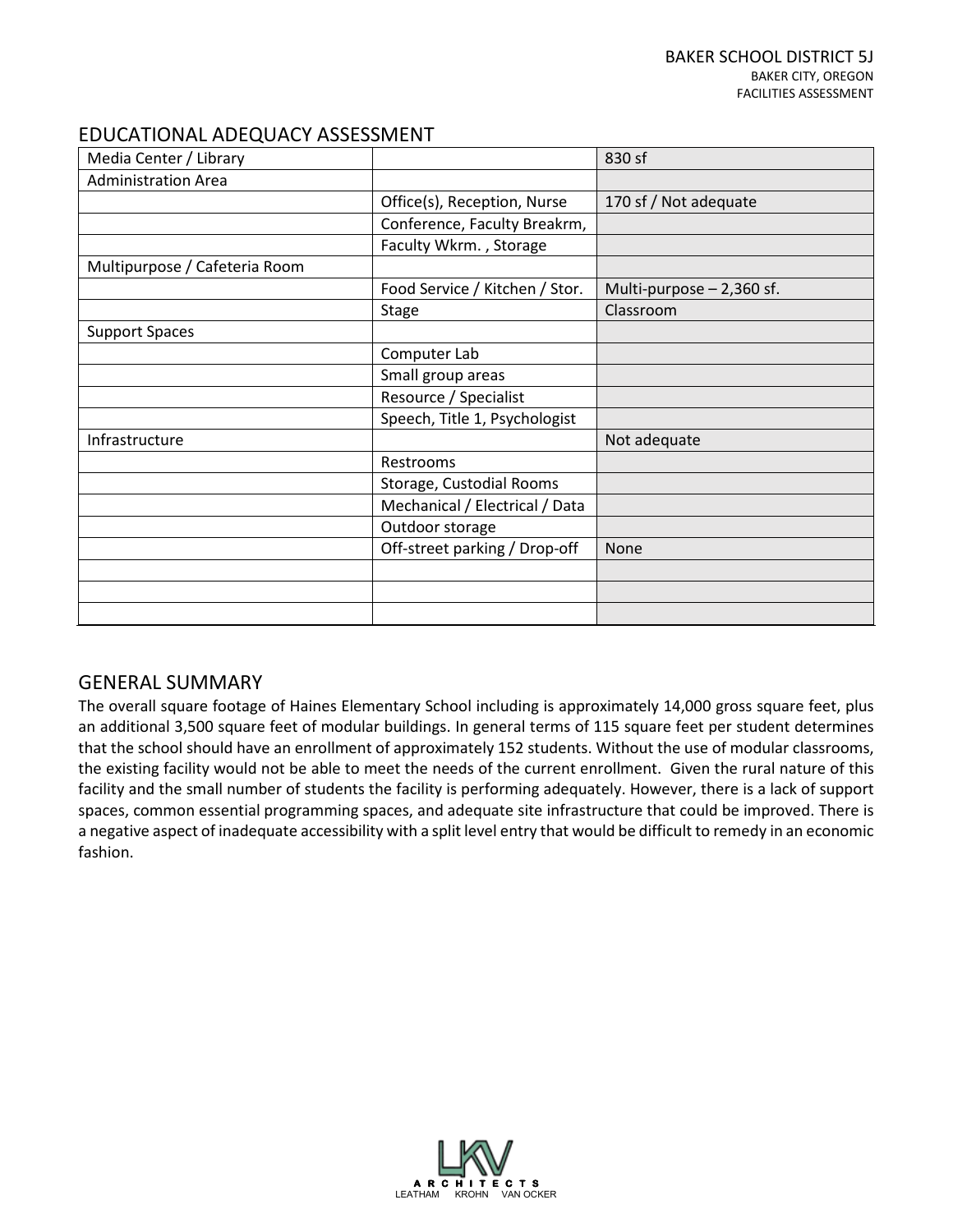#### KEATING ELEMENTARY SCHOOL

Grade Levels: K-6 Enrollment: 21

National Standards / Gross Square Footage per Student for entire building:

|                           | <b>ELEMENTARY</b> | <b>MIDDLE</b>   | <b>HIGH</b>     |
|---------------------------|-------------------|-----------------|-----------------|
| SQ. FT / STUDENT          | 115               | 161             | 176             |
| <b>STUDENTS</b>           | 650               | 900             | 900             |
| <b>MEDIAN SCHOOL SIZE</b> | 75,000 SQ. FT.    | 145,000 SQ. FT. | 158,500 SQ. FT. |

It is important to note that the above numbers can be greatly influenced by the specific educational requirements of the individual school district. Support spaces such as auditoriums, student commons, auxiliary gymnasium, and special unique curriculums can adjust the square foot per student numbers substantially. Often times a square footage per student number is utilized for classroom spaces only to determine appropriate design parameters.

National Standards / Gross Square Footage per Student / Classroom Space:

| <b>TYPE OF INSTRUCTIONAL SPACE</b> | <b>SQUARE FOOTAGE PER STUDENT</b> |
|------------------------------------|-----------------------------------|
| KINDERGARTEN                       | -45                               |
| ELEMENTARY                         | 30                                |
| SPECIAL EDUCATION                  | 80                                |

# PROGRAMMING COMPONENTS

The following table is a comparison of the standard programming components of typical new elementary school and the existing spaces at Keating Elementary School. The programming components are at a high level analysis and do not represent a detailed accounting of all existing spaces. The table is intended to show programming space deficiencies for a 21<sup>st</sup> century educational facility. Refer to the colored floor plans for the specific layout.

| <b>ELEMENTARY SCHOOL COMPONENTS</b> | <b>Sub Categories</b>        | <b>KEATING ELEMENTARY SCHOOL</b> |
|-------------------------------------|------------------------------|----------------------------------|
| General Classroom (900 sf)          |                              | $(2)$ 890 -920 sf                |
| Kindergarten Classroom (1000 sf)    |                              |                                  |
| <b>Specialized Classrooms</b>       |                              |                                  |
|                                     | Science, Art, Music          |                                  |
| <b>Special Education</b>            |                              |                                  |
|                                     | Office(s), Restroom, Storage |                                  |
| <b>Physical Education Space</b>     |                              |                                  |
|                                     | Hardcourts                   | Outside                          |
|                                     | Turf fields                  | yes                              |
|                                     | Apparatus area               | yes                              |
| Media Center / Library              |                              |                                  |